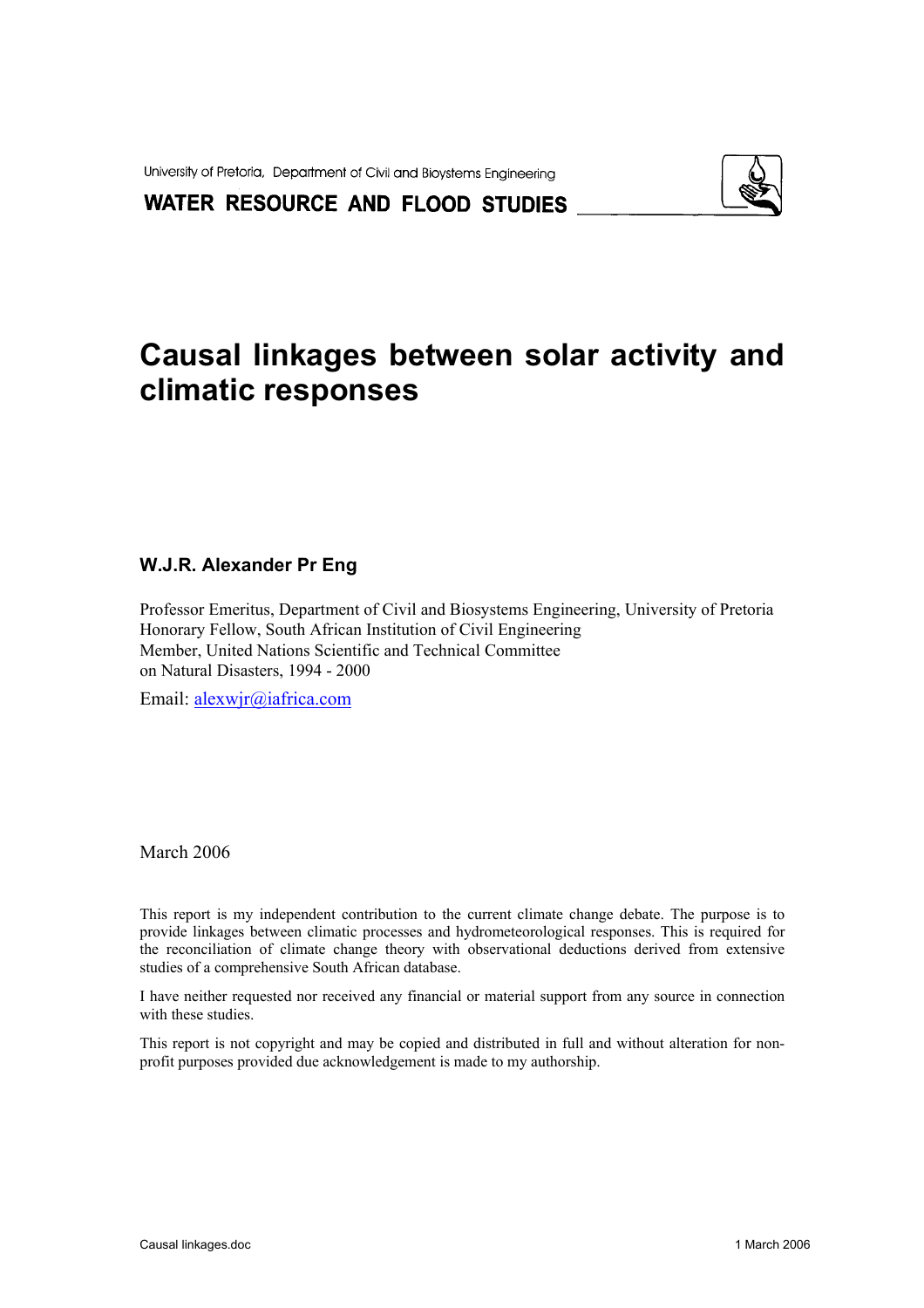#### **Summary for non-technical readers**

South Africa has a wide range of climatic conditions from winter rainfall in the south to summer rainfall over most of the country. It has high rainfall in the east and desert conditions in the west. Most of the country has mean annual rainfalls that are well below the world average. The year-to-year variability in rainfall increases with increase in aridity. A consequence is the wide variety of the natural animal and plant life that has adapted to these mainly dry and variable conditions.

Human activity is less flexible. Both agriculture and the provision of water supplies are vulnerable to **sequences of years** with below average conditions, (droughts). As long ago as the 1920s, commissions of enquiry were appointed to investigate the causes of the droughts and their agricultural consequences. Without exception, they reported that there was no evidence of a decrease in rainfall over South Africa. Studies undertaken by engineers in the 1950s and climatologists in the 1980s confirmed that there was no evidence of decreases in rainfall.

My own studies reported here and in other publications during the past year, show for the first time that there has been a small, but nevertheless consistent **increase in rainfall** over most of South Africa during the 80-year period of continuous records.

As South Africa approaches the limits of exploitable water resources there is an urgent need to achieve a greater understanding of the causes and properties of the sequences of years with below average river flow. This problem is as old as civilisation itself. More than three thousand years ago the ancient Egyptians were well aware of the existence of these sequences, their approximate length, and their predictability. This knowledge was no doubt the source of Joseph's biblical prophecy of seven years of plenty followed by seven years of famine.

During the 1800s severe famines occurred in India and caused the loss of millions of lives. It was observed that there was an apparent linkage between the occurrence of the famines and sunspot activity. This was studied and reported by British astronomers and others. Climatology had not developed as a separate field of study.

In 1889 the South African forester D.E. Hutchins, who had served in India at the time of the famines, examined South African temperature and rainfall records and found a similar linkage with sunspot activity. He published details in his book *Cycles of drought and good seasons in South Africa.*

Then, in 1892 Lord Kelvin in a presidential address to the Royal Society precipitated a rift between theoretical scientists who maintained that variations in solar activity were too small to be the cause of the climatic variations, and those who produced solid evidence to the contrary. This rift between theoretically based process theory, and observation theory solidly based on historical records, continues through to the present day.

Climate change science is almost exclusively based on process theory. The theory rests on the assumption that human activity, principally coal-fired power stations, industrial activity and motor transport, emit undesirable gasses (mainly carbon dioxide) into the atmosphere. This creates a 'blanket' that upsets the balance between radiation received from the sun, and that radiated from the earth back into space. As a result the earth heats up by a very small amount, which nevertheless has resulted in the Arctic and Antarctic ice sheets and terrestrial glaciers starting to melt. This warming has another measurable result. As the ocean surfaces get warmer,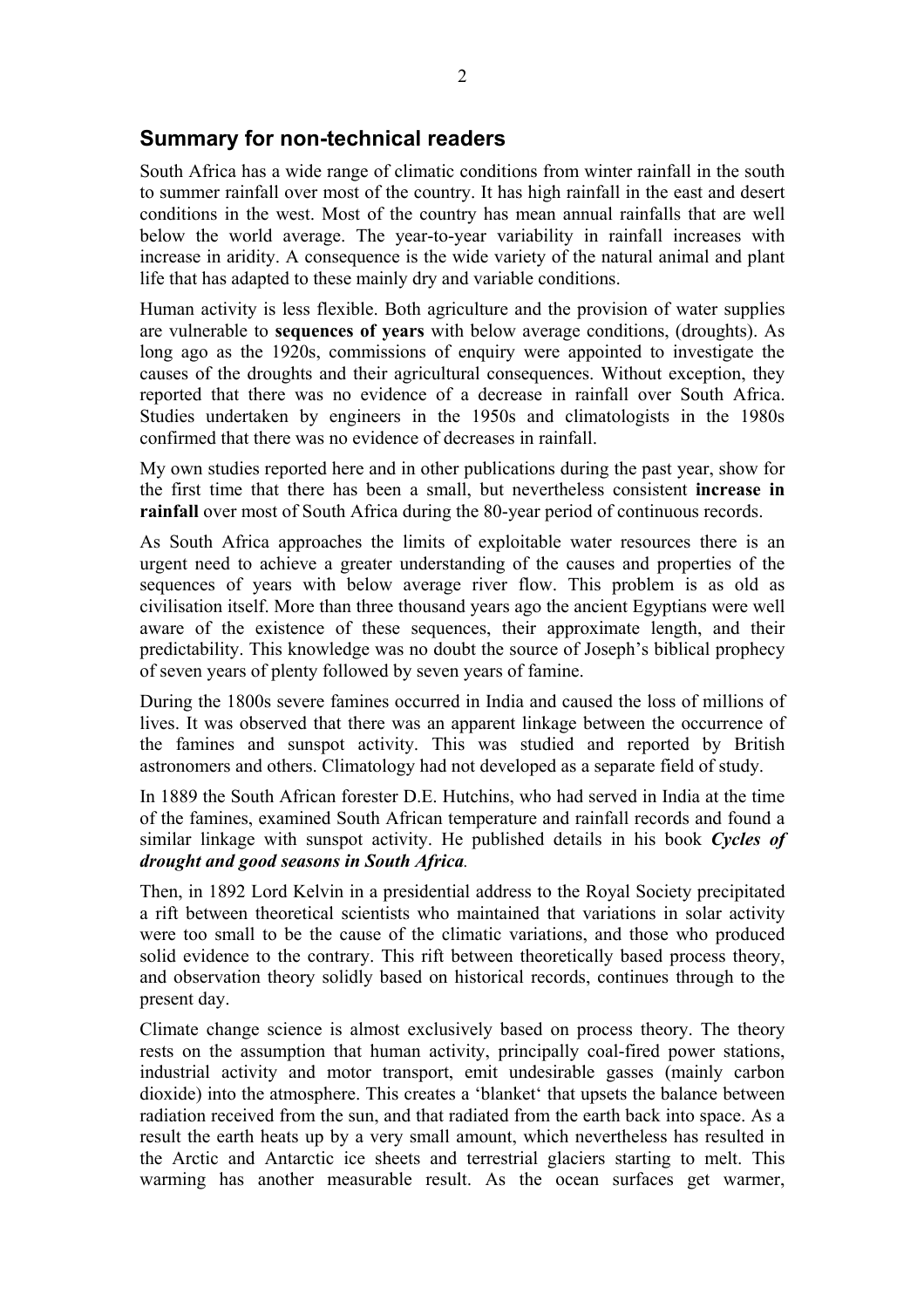evaporation increases and returns to earth as increased rainfall. This confirms my observations of an increase in rainfall over South Africa.

It is at this point that there is a divergence between modern climate change theory and centuries of real world observations. The Intergovernmental Panel on Climate Change (IPCC) was established in 1988. Its first action was to call for a scientific report so that the facts about global warming could be established. It was considered imperative that political decision makers were given a solid scientific base from which to develop the requirements for action. The IPCC issued several reports, the most important being its *Summary for Policymakers* distributed in 2001. Dire predictions were made and repeated by South African researchers in this field.

Among the predictions of the South African researchers were that South Africa's climate would become **warmer and drier** as a result of global warming. This would have a profound effect on the nation's prosperity through increases in damaging floods and droughts. Among the consequences would be threats to agriculture, water supplies, human health the natural environment.

It was claimed that all the observed 'unnatural' climatic occurrences were the result of undesirable human activity. From this it followed that the cure was to limit this undesirable activity regardless of the cost to society.

These aspects of climate change are of fundamental importance to the future prosperity of South Africa. In this report it is shown with a high degree of confidence that the multi-year variability of South African climate is directly related to solar activity. The postulated adverse climatic changes resulting from human activity, if present, are undetectable against this background and are therefore no cause for concern.

**There is no evidence of changes in climate during the past century that can be attributed to unnatural causes**. **Nor are such changes likely to occur in future. The alarmist claims by climate change lobbyists are groundless**.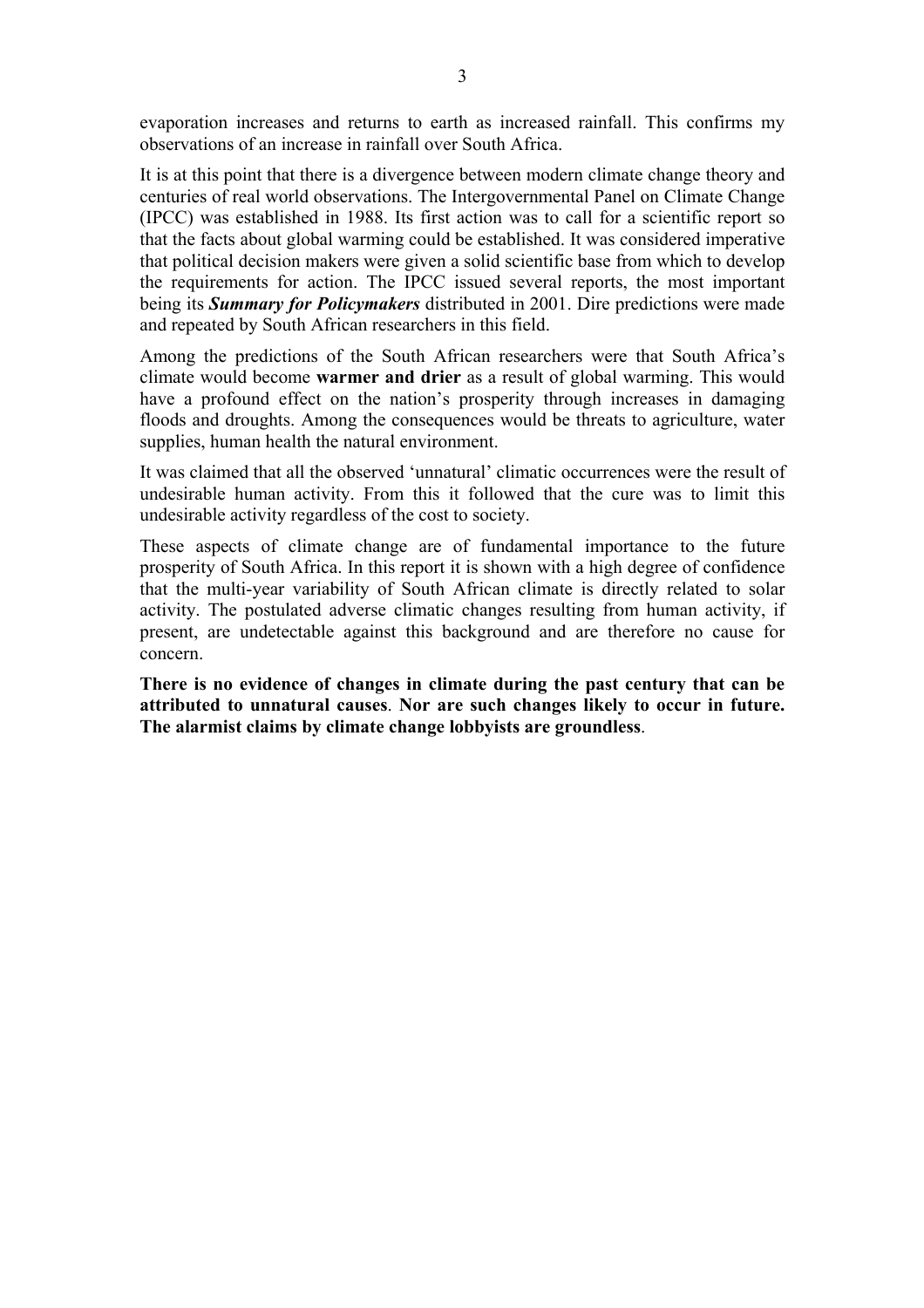## **Table of contents**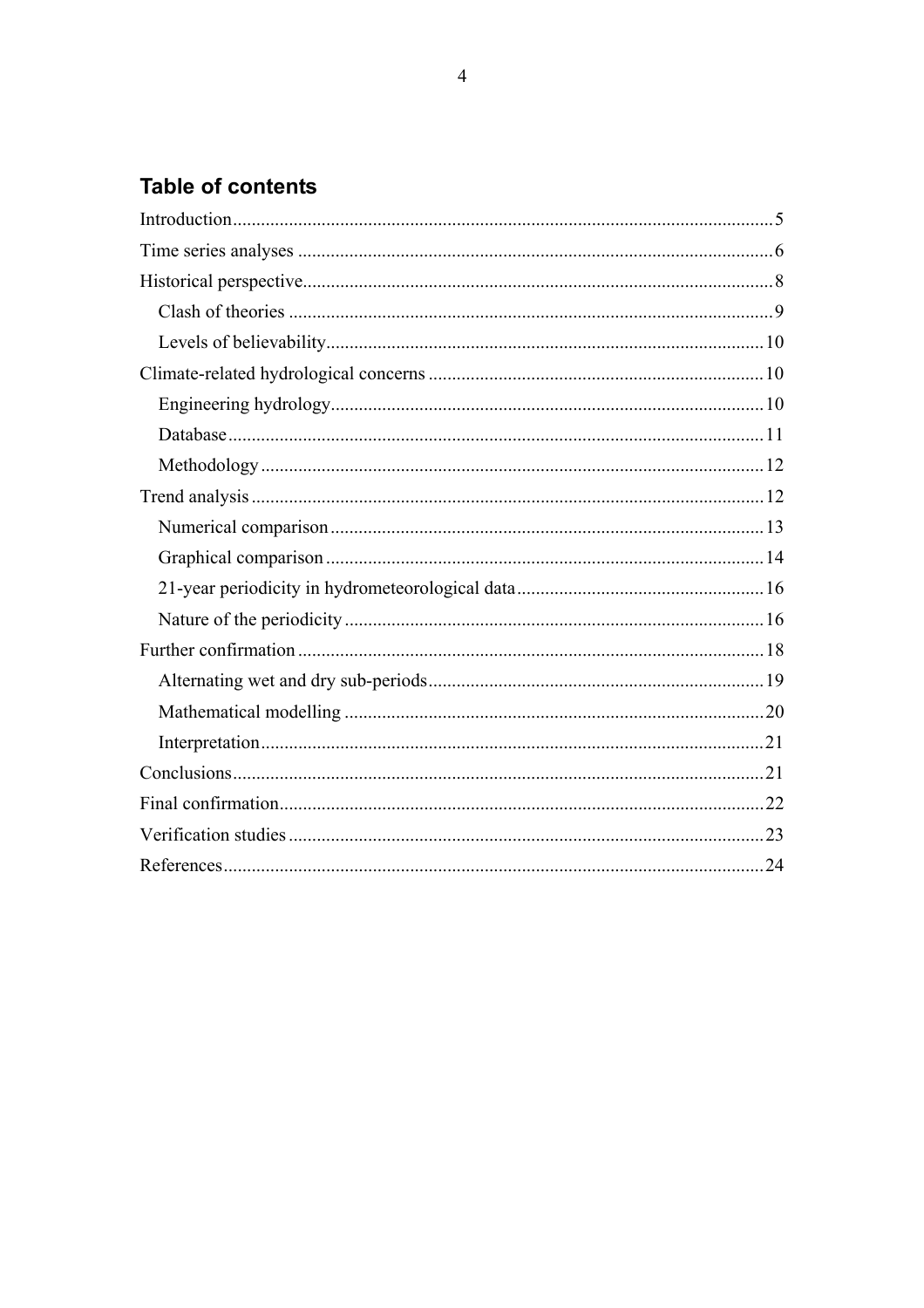## <span id="page-4-0"></span>**Abstract**

Statistically significant 21-year periodicity is present concurrently in South African annual rainfall, river flow, flood peak maxima, groundwater levels, lake levels and the Southern Oscillation Index. This is directly related to the double sunspot cycle. The first years of the periodic sequences are characterised by sudden, regular and therefore predictable, reversals from sequences of well below average rainfall and river flow (droughts) that are suddenly broken by sequences of well above average events (floods). These reversals are directly related to corresponding six-fold increases in sunspot activity at this time. The two sunspot cycles that comprise the double sunspot cycle also have fundamentally different effects on the hydrometeorological responses.

Postulated climate changes resulting from human activity, if present, are undetectable against the background of natural variability. These observations are solidly based and will require a re-assessment of the claims in the climate change literature that variations in solar activity have minimal influence on the principal climatic processes.

## **Introduction**

In 2001 the Intergovernmental Panel on Climate Change (IPCC) published its *Summary for Policymakers* (IPCC 2001). It defined climate change as any change in climate over time, whether due to natural variability or as the result of human activity. It defined radiative forcing as the influence of external factors on climate. These include natural factors such as changes in solar output or explosive volcanic activity. It continued with the statement that the characterisation of these climate forcing agents and their changes over time, is required to understand past climate changes in the context of natural variations in order to project what climate changes could lie ahead.

It is claimed that natural factors have made small contributions to radiative forcing over the past century. Reference is made to observed small oscillations due to the 11 year solar cycle. It was concluded that '*Mechanisms for the amplification of solar effects on climate have been proposed, but currently lack a rigorous theoretical or observational basis.* (Emphasis added).

From 2001 through to the end of 2005 serious drought conditions developed over most of the African subcontinent. Rivers were dry, dams were emptying and water restrictions were in force in many regions. On 9 November 2005 I issued the following flood alert.

Exactly ten years ago, in November 1995, South Africa experienced severe, widespread floods that broke several years of severe drought. The conditions then were very similar to the present situation. We have already entered the turbulent period associated with the occurrence of the Sun's reversal of magnetic polarity. The tropical cyclone activity that includes Katrina, is a consequence of this activity.

My prediction is that there is a better than 75% probability of widespread, floodproducing rainfall occurring between now and the end of April. The prediction is based solely on the assumption that the observed periodicity in flood-frequency analyses will continue.

Widespread, flood-producing rainfall commenced early in January 2006. By the end of February the soils were saturated and rivers were in flood. Nearly all the major dams in the summer rainfall area were full and water restrictions were lifted.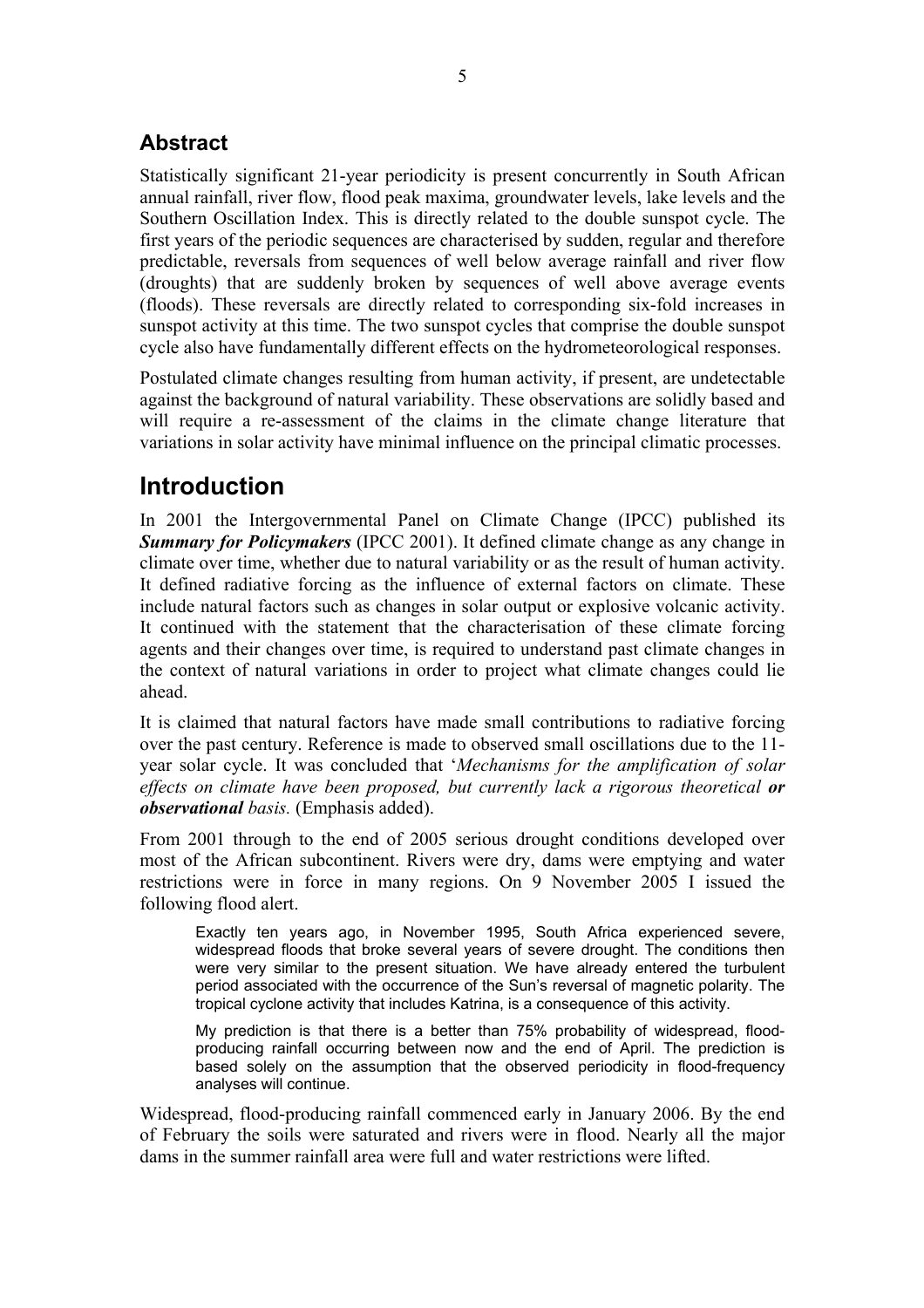<span id="page-5-0"></span>The length of the solar cycle during the last century was 10.4 years, not 11 years as erroneously stated in the IPCC publications. The commencement of the floods occurred 10.2 years after the commencement of the 1995 floods. Both flood events immediately preceded the sunspot minima. This and the other evidence detailed below demonstrates the unequivocal causal linkage between solar activity and the regular, predictable occurrence of drought-breaking, widespread, heavy rainfall events.

It is shown in this presentation that the IPCC statement regarding the minimal role of variations in solar activity on climate is seriously in error. The regular variations in solar activity are the dominant cause of climatic variability in the African subcontinent. Adverse climatic variations resulting from human activity are undetectable against this background.

It is demonstrated with a high degree of assurance that the claimed adverse effects of global warming will not pose a measurable threat to the natural environment or the prosperity of the people of South Africa. This in turn raises the fundamentally important question. Why was the causal linkage between solar activity and climatic responses that has been **observed, studied, confirmed and reported** for more than a century in South Africa, completely ignored in the IPCC studies? This question will be addressed in this report.

## **Time series analyses**

The following passage is from the technical summary of Working Group 1: The Scientific Basis: Section D. *The Simulation of the Climate System and its Changes* of the IPCC report of 2001.

This section bridges to the climate change of the future by describing the only tool that provides quantitative estimates of future climate changes, namely, numerical models…

The complexity of the processes in the climate system prevents the use of extrapolation of past trends or statistical and other purely empirical techniques for projections…

The degree to which the model can simulate the responses of the climate system hinges to a very large degree on the level of understanding of the physical, geophysical, chemical and biological processes that govern the climate system.

Unfortunately, **this procedure is fundamentally flawed**. The interest is in climate change. Climate in turn does not refer to an instant in time but to a period of time. For example, agricultural and water supply droughts have durations measured in years. The interest is therefore in the properties of future multi-year time series not in changes in mean conditions. Global climate models (GCMs) are inherently incapable of producing information in this format.

It is clear from the above extracts that the climate change researchers did not appreciate the fundamental difference between process theory, which they applied, and observation theory, which is the foundation of the applied sciences. A simple example is the biblical reference to Joseph's prediction of seven years of plenty followed by seven years of famine. More than three thousand years ago the administrators in the ancient Egyptian civilisations were aware of this anomalous grouping of sequences of wet and dry years and the ability to predict future conditions, whereas the IPCC researchers maintained: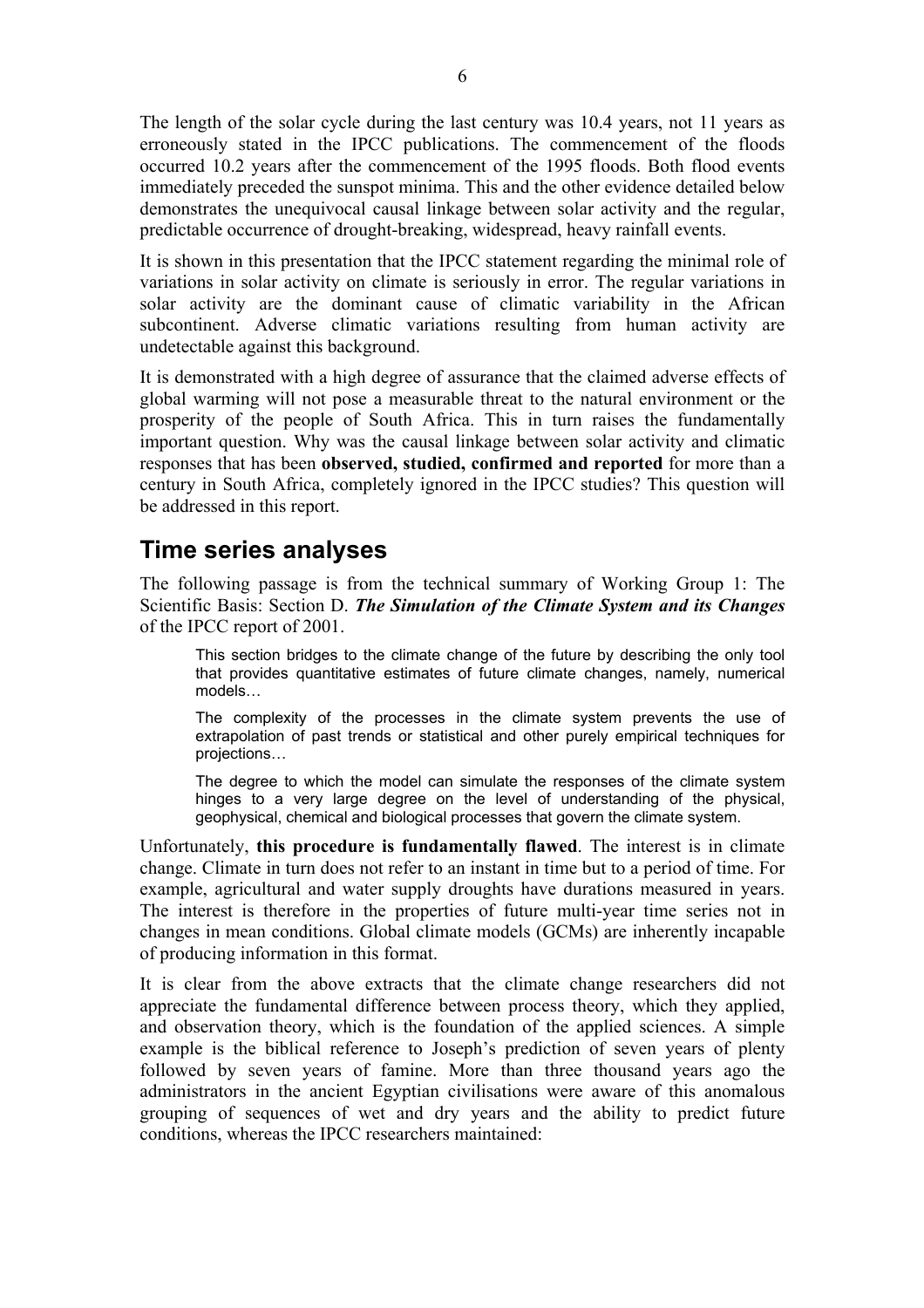The complexity of the processes in the climate system prevents the use of extrapolation of past trends or statistical and other purely empirical techniques for projections…

The fundamental need for accurate measurements of the flow in the Nile River in order to be able to predict future conditions, was obviously apparent thousands of years ago. In 641 AD - more than 1400 years ago - an architecturally attractive water level gauging structure was built on Rodda Island at Cairo. The record from the Rodda Nilometer is the longest available hydrological record in the world.

In the late 1940s the civil engineer R.E. Hurst (1948) analysed 1080 years of data from the Rodda Nilometer recorded during the period 641 to 1946, which he intended using to determine the required storage capacity of the proposed new Aswan High Dam. He found an unexplained anomaly in the data. He then analysed other long geophysical records, where he found the same anomaly. These were sediment deposits in lakes (2000 years), river flow (1080 years), tree rings (900 years), temperature (175 years), rainfall (121 years), sunspots and wheat prices. This anomaly became known as the Hurst phenomenon, or Hurst's Ghost.

It is important to note his use of proxy data from a variety of other climate-related processes in an attempt to quantify the numerical properties of the annual flow sequences in the Nile River. Even more important was Hurst's conclusion that the proxy data exhibited the same anomalous properties as river flow. Recently, some 50 years later, proxy tree ring data was used by climate change researchers as a basis for developing the critically important models for climate change scenarios. (IPCC 2001.) These have been the subject of severe criticism, but neither the climate change scientists nor their critics appear to have taken the trouble to examine the wealth of hydrological publications that describe the attempts of hydrologists to solve the problem during the period 1950 to 1970. A sense of frustration is evident in the many research papers published in the hydrological literature at that time. The following are some important examples that are relevant to the scientifically naïve views expressed in the IPCC publications.

Mandelbrot and Wallis (1968) introduced the terms *'*Noah Effect' to describe the fact that extreme precipitation can be very extreme indeed, and 'Joseph Effect' to describe the fact that a long period of high or low precipitation can be extremely long. Yevjevich (1968) stated that attempts at long-range forecasts of water supply based entirely on meteorological processes had misdirected research and raised false expectations. Wallis and Matalas (1971) noted that there was a tendency for high flows to follow high flows and for low flows to follow low flows. This was referred to as hydrologic persistence. It was attributed to storage processes in the atmosphere or in the drainage basin, either surface or subsurface.

Yevjevich (1972) commented that one of the earliest deterministic methods used in hydrology was the application of the concept of almost-periodic series to various hydrological sequences in search for their hidden periodicities. However, their extrapolation as the prediction of future events represented one of the most spectacular failures of past hydrologic investigations. [My studies show that he was wrong.]

Wallis and O'Connell (1973) maintained that the presence or absence of long-term persistence could radically alter the expected value of reservoir design storage and hence the estimate of the firm yield. [I agree.] Finally, Klemes (1974) commented that ever since Hurst published his famous plots for some geophysical time series, the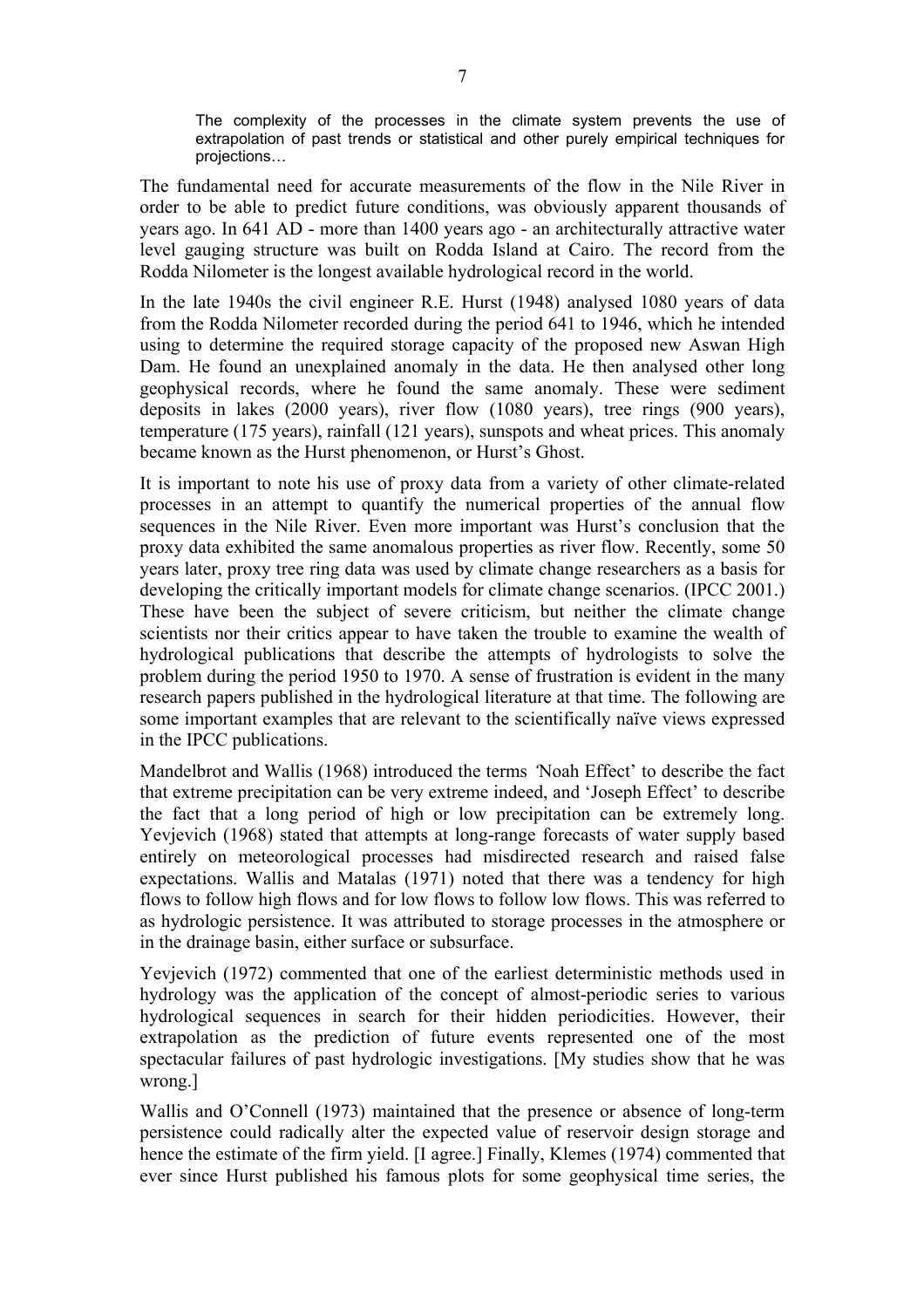<span id="page-7-0"></span>classical Hurst phenomenon continued to haunt statisticians and hydrologists, and that **attempts to derive theoretical explanations from the classical theory of stationary stochastic processes have failed**.

Note that although the cause of this anomalous behaviour must have been the result of perturbations in the climatic driving mechanisms, no attempts were made to establish this linkage. The simple reason was that there were no concurrent climatological measurements at the required space and time resolutions, and no adequate theory linking climatic perturbations directly with the observations. [I believe that my studies will lead to the eventual explanation of the Hurst phenomenon.]

It is ironical that fifty years ago civil engineers observed and reported anomalies in long, reliable hydrological records including rainfall and river flow. This caused them to examine proxy data where they found the same anomalies. Now, fifty years later climate change scientists have completely ignored both the wealth of hydrological data as well as the well-reported multiyear anomalies in the data. They have developed complex models of global climate based on proxy data that exhibits the same anomalous behaviour, to predict adverse changes in the hydrological processes, for which there is no believable evidence.

## **Historical perspective**

There are many properties of annual rainfall sequences that have been observed in South Africa for a century or more that remain unresolved. The primary and most important property is whether or not there has been a change in the mean annual rainfall during the period of continuous records. This has been the subject of a number of reports of high-level commissions of enquiry appointed by the government of the day to examine the causes and possible amelioration measures of recurrent droughts. Whether or not the droughts were caused by a systematic reduction in rainfall over South Africa was the key issue.

In 1948, forty years before the establishment of the IPCC, the Department of Irrigation published a 160-page memoir by the civil engineer D.F. Kokot titled *An investigation into evidence bearing on recent climatic changes over southern Africa,* (Kokot 1948)**.** It contained 418 references, including reports by early travellers and missionaries. He found no evidence of a general decrease in rainfall or river flow, despite increases in carbon dioxide  $(CO<sub>2</sub>)$  emissions. He concluded that there was no evidence of a linkage between  $CO<sub>2</sub>$  emissions and rainfall over South Africa.

The report of the Desert Encroachment Committee appointed by the Minister of Agriculture was published in 1951. (van der Merwe et al 1951). This was a thorough multidisciplinary report by a team of South Africa's leading scientists. They concluded that there was no evidence of a general decrease in the rainfall in South Africa that could be attributed to climate change.

In the mid-1970s, hydrologists in the South African Department of Water Affairs encountered the same problem that Hurst had observed 25 years earlier. There were far too many periods when restrictions had to be imposed on the water supply from the Vaal and other major rivers. It became clear that the reservoir capacity-yield model then in use in South Africa was deficient, and that this was probably due to assumptions regarding the river flow characteristics. A team of hydrologists was assembled to examine assumptions relating to the properties of the river flow sequences used in storage capacity-yield analyses. The mathematical models did not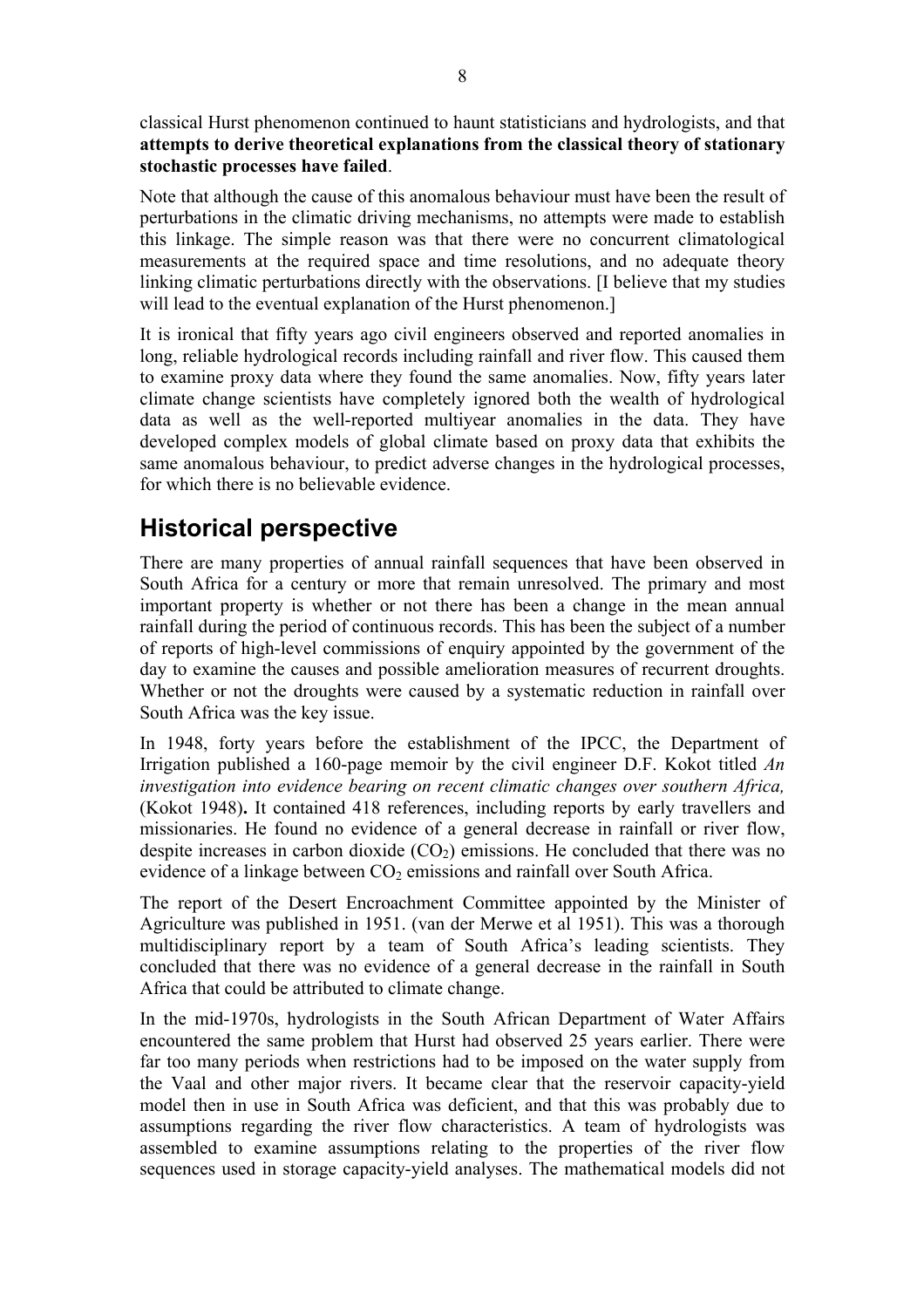<span id="page-8-0"></span>provide any insight, but graphical analyses showed that there was a very clear 20-year (later 21-year) periodicity in the data and that this was the cause of the difficulty. I instigated and headed the studies. The findings were published in 1978 in a Department of Water Affairs' technical report titled *Long range prediction of river flow – a preliminary assessment* (Alexander 1978). The graphs showed that there was a clear pattern in the accumulated departures from the record mean values and that these were approximately synchronous with sunspot activity. These were quite different from random deviations.

My research along these lines continued. In the Vaal River, the periodicity approached the 95% level of statistical significance required in many engineering applications. My paper *Floods, droughts and climate change* was published in the South African Journal of Science in August 1995. (Alexander 1995.) I detailed my analytical methods and also referred to the Hurst phenomenon. I concluded: *The acid test that will demonstrate whether or not the 20-year periodicity continues is at hand. If the drought is broken by widespread rainfall during the next two years it will surely be conclusive.* 

Four months after the publication severe floods occurred over a wide area of southern Africa. Lives were lost and the drought was broken. The periodicity of flows in the Vaal River reached the 95% confidence level confirming my predictions and my model.

I was also the first person to report a sustained increase in the rainfall over South Africa based on a study of 7141 years of district rainfall data. Why have no climatologists acknowledged this undeniable increase? Surely this is good news. This denial of the beneficial consequences of global warming has become a trademark of climate change scientists.

### **Clash of theories**

As shown above, observation theory based on numerical measurements is as old as civilisation itself. The design of every structure exposed to the forces of nature and every storage dam on a river designed to supply water, is based on an analysis of recorded data. Process theory, which is the study of the processes that produce the rainfall and therefore river flow, does not feature in the design of these structures anywhere in the world, from ancient civilisations through to the present day.

In contrast, climatology is a young science and is based on abstract process theory supported by limited measurements. Traditionally, one of the main thrusts of climatology has been the study of climate on a geological time scale extending many thousands of years back in time. It is therefore understandable that climatologists interested in climate change chose to use centuries-old proxy data such as data derived from ice cores and tree rings, to develop linkages between climate and the terrestrial consequences.

This jump from atmospheric processes to the hydrological consequences completely ignores observation theory applied to the wealth of readily available data. Hydrologists have been aware of climate-related anomalies in the hydrological data for at least half a century. No attempts were made by climate change scientists to address the causes of these anomalies for the simple reason that they were not aware of them.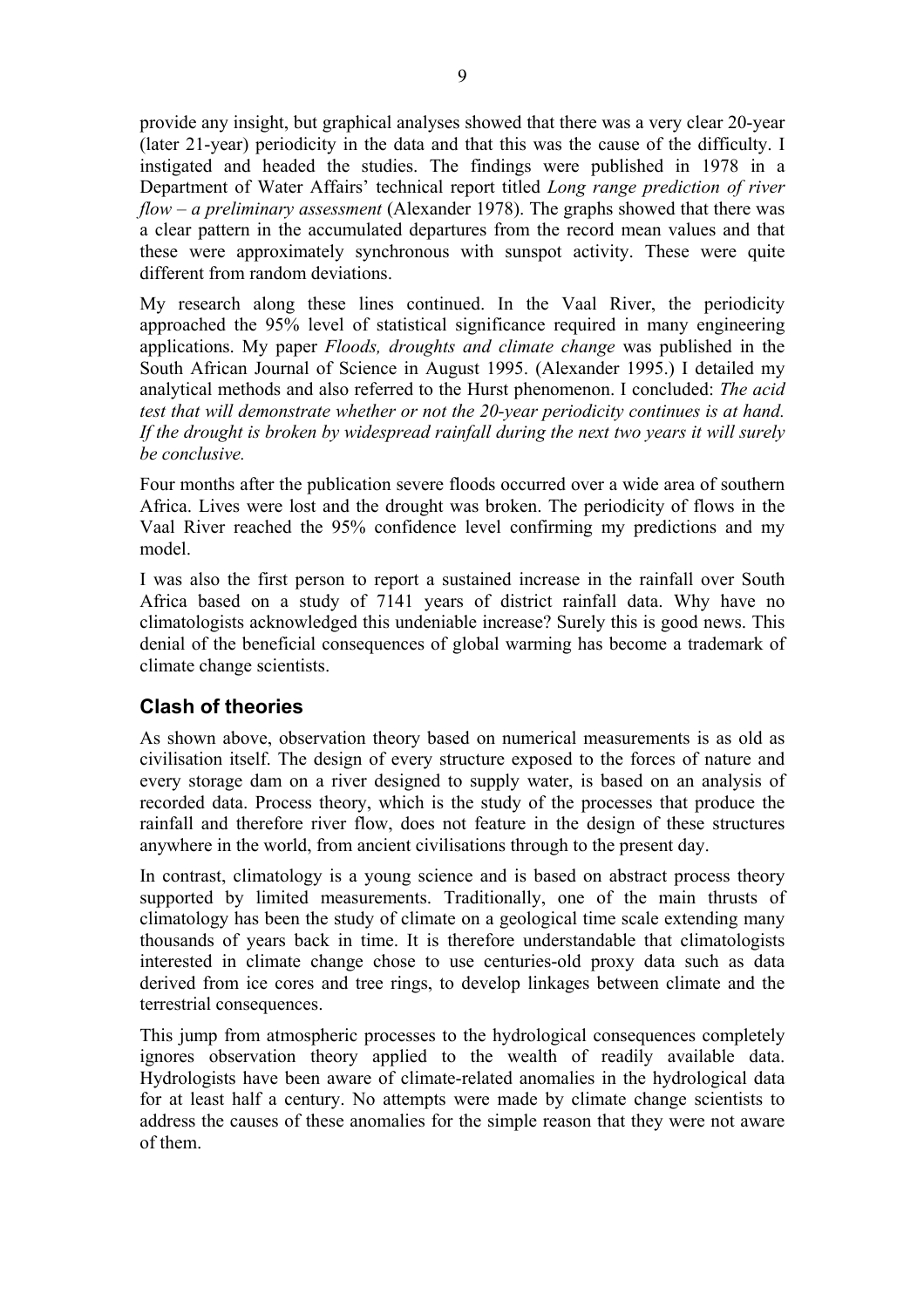<span id="page-9-0"></span>Process theory is fundamentally incapable of producing predictions in a numerical format required for subsequent analyses. The net result is that climate change scientists have been unable to produce any believable evidence to support their alarmist claims. This has a ripple effect. Hydrologists are unable to evaluate and quantify the changes. Economists are unable to determine the costs and benefits of preventive or adaptation measures. Political decision makers are unable to make rational decisions. The whole system fails.

### **Levels of believability**

In law there are generally two levels of proof – balance of probabilities and beyond reasonable doubt. The seriousness of the whole climate change issue requires numerical proof at the beyond reasonable doubt level. It must be obvious to any informed enquirer that the IPCC claims would be beyond reasonable doubt if it could be shown that there were undeniable, progressive, adverse changes in rainfall and river flow during historical times that could reasonably be associated with global warming. It is nowhere near meeting this requirement.

It is axiomatic that any predictions of future climate change require a sound numerical understanding of current conditions as the point of departure. However this is by no means a simple exercise. Climate is never constant on any time scale from hours through to thousands of years. As the end product of climate change research has to be in numerical terms, the logical basis for evaluating changes is from the commencement of the period of measurement of the consequences of interest. Note that it is the consequences such as changes in rainfall and river flow that are important, not changes in the atmospheric and oceanic processes that produce them. **Proof of global warming is not proof of the postulated undesirable consequences**.

## **Climate-related hydrological concerns**

Climate change studies concentrate on postulated changes in the mean values. However it is the variability of the hydrological processes that is the fundamental property of interest. For example, if the flow in a river is constant there is no need to build storage dams, and the total flow in the river is available for use. The greater the year-to-year variability, the greater the volume of storage required for a specified yield. This in turn exposes the stored water to evaporation losses. The highly variable flows in South African rivers result in the need for large capacity storage dams and consequent high evaporation losses. These losses account for about 25% reduction in the potential yield of South African dams.

Outputs of climate change scenarios go no further than postulating changes in the mean values. For example, the claim that the future climate over a region will be drier and warmer than at present. Even the ancient Egyptians were well aware that it was not the average annual flows in the Nile River that were important but the sequences of years with below average flows. This was described as the Joseph Effect in the early hydrological literature. (Mandelbrot and Wallis 1968.) Global climate models are incapable of providing this essential information.

### **Engineering hydrology**

Engineering hydrology is an applied science based on observation theory. While the linkages between solar activity and the hydrometeorological responses have been known for more than a century, it has never been necessary to quantify them. The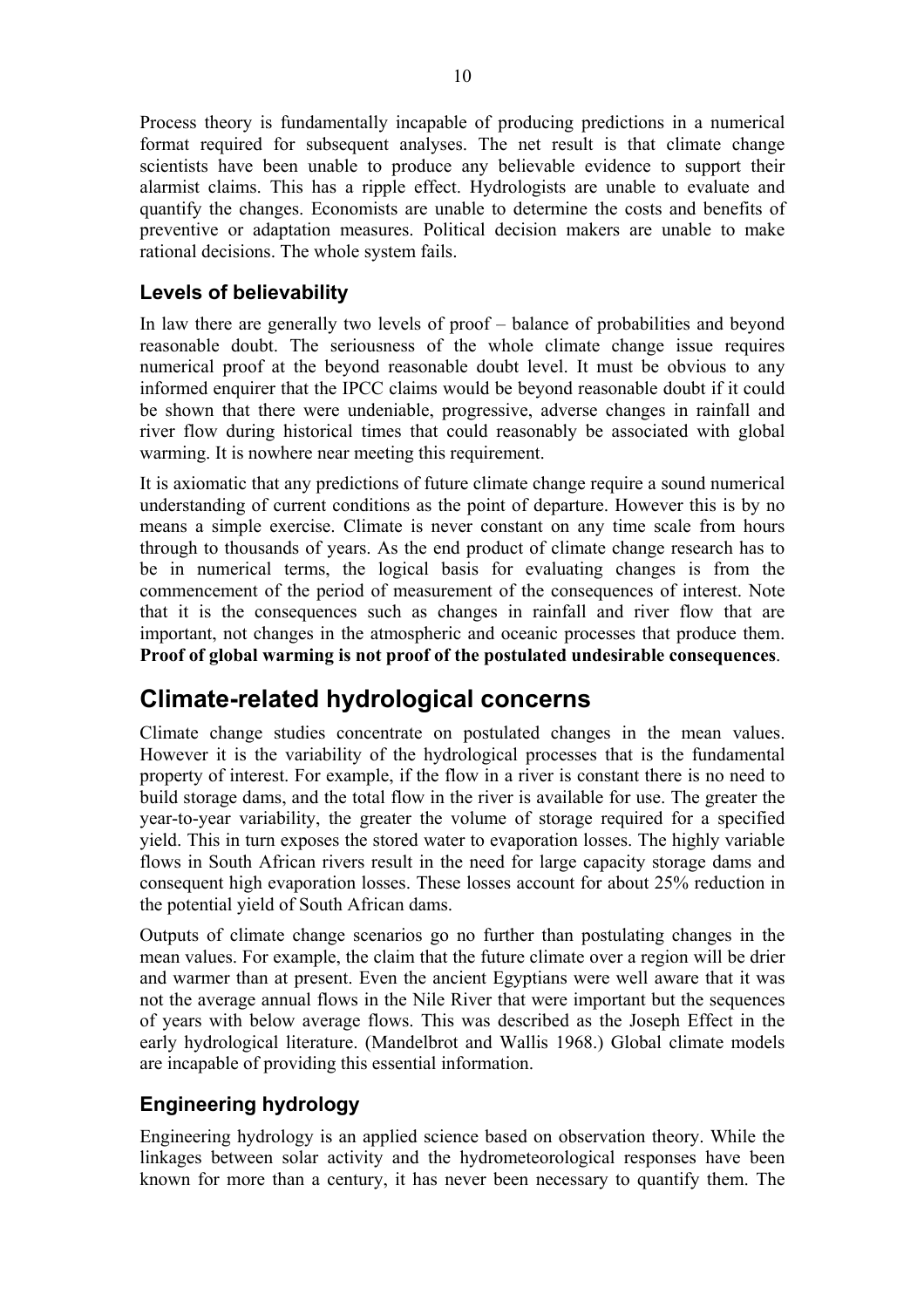<span id="page-10-0"></span>principal reason is that it has not been possible to determine the statistical properties of the relationships required for engineering applications directly from those of the atmospheric processes or solar activity. The situation has now changed.

The water resources of South Africa and in many other semiarid regions of the world are rapidly approaching the limits of exploitation. The Intergovernmental Panel on Climate Change (IPCC) in its Summary for Policymakers (IPCC 2001), Tyson and Gatebe (2001), Schulze, Meigh and Horan (2001) and New (2002) predicted that global warming resulting from increasing greenhouse gas emissions, will have serious, adverse effects on water supplies, and that floods and droughts will increase in magnitude and frequency. It appears that little credence was given to the role of variations in solar activity and the poleward redistribution of solar energy on climate variability. South African experience demonstrated that these are the dominant causes of the variability and extremes in the hydrometeorological processes.

There was therefore an urgent need to quantify the effects of variation in solar activity and the redistribution of solar energy on the variability of rainfall, river flow, floods and droughts in South Africa, and possibly elsewhere in the world where similar conditions prevail.

### **Database**

Conventional sunspot cycles were used as an indicator of solar activity. The following data are from website information distributed by the World Data Centre for the Sunspot Index (2005). There were eight complete cycles during the past century. These commenced with the sunspot minimum that occurred in June1913, and ended with the sunspot minimum that occurred in March 1996. The lengths of the cycles were 10, 10, 11, 10, 10, 12, 10 and 10 years, with a mean of 10.4 years. These values are within a narrow range of between 10 (minimum) and 12 (maximum) years. A corresponding increase in solar activity during the past century is reflected in the increase in the numbers of sunspots per cycle, commencing with the cycle that started in 1913. Alternating cycles are identified by negative values. The sunspot numbers per cycle were +442, -410, +605, -757, +950, -705, +829 and –785. The maximum was more than twice that of the minimum that occurred only three cycles earlier.

The lengths of the corresponding double sunspot cycles were 20, 21, 22 and 20 years with a mean of 20.8 years, a minimum of 20 years and a maximum of 22 years. The average number of sunspots in the alternate cycles that make up the double cycles were +706 and –664, demonstrating a meaningful difference in sunspot activity in the alternating cycles. As will be seen, the alternating sunspot cycles have appreciably different effects on the hydrometeorological processes.

It will later be demonstrated that it is not the annual sunspot densities that are important in identifying the relationship, but the rate of change in the densities. This is not apparent in the conventional graphs of the sunspot cycles where all numbers have positive values. The sunspot numbers in the alternating sunspot cycles were therefore given negative values, and an arbitrary graph origin of -200 was used for convenience in order to present all values as positive numbers. This is a requirement for statistical analyses where logarithms are employed. (Alexander 2002b). These are graphical datum changes and do not affect the interpretations.

The largest and most comprehensive hydrometeorological database yet assembled in South Africa was studied. It consisted of just less than 18 000 observations from 200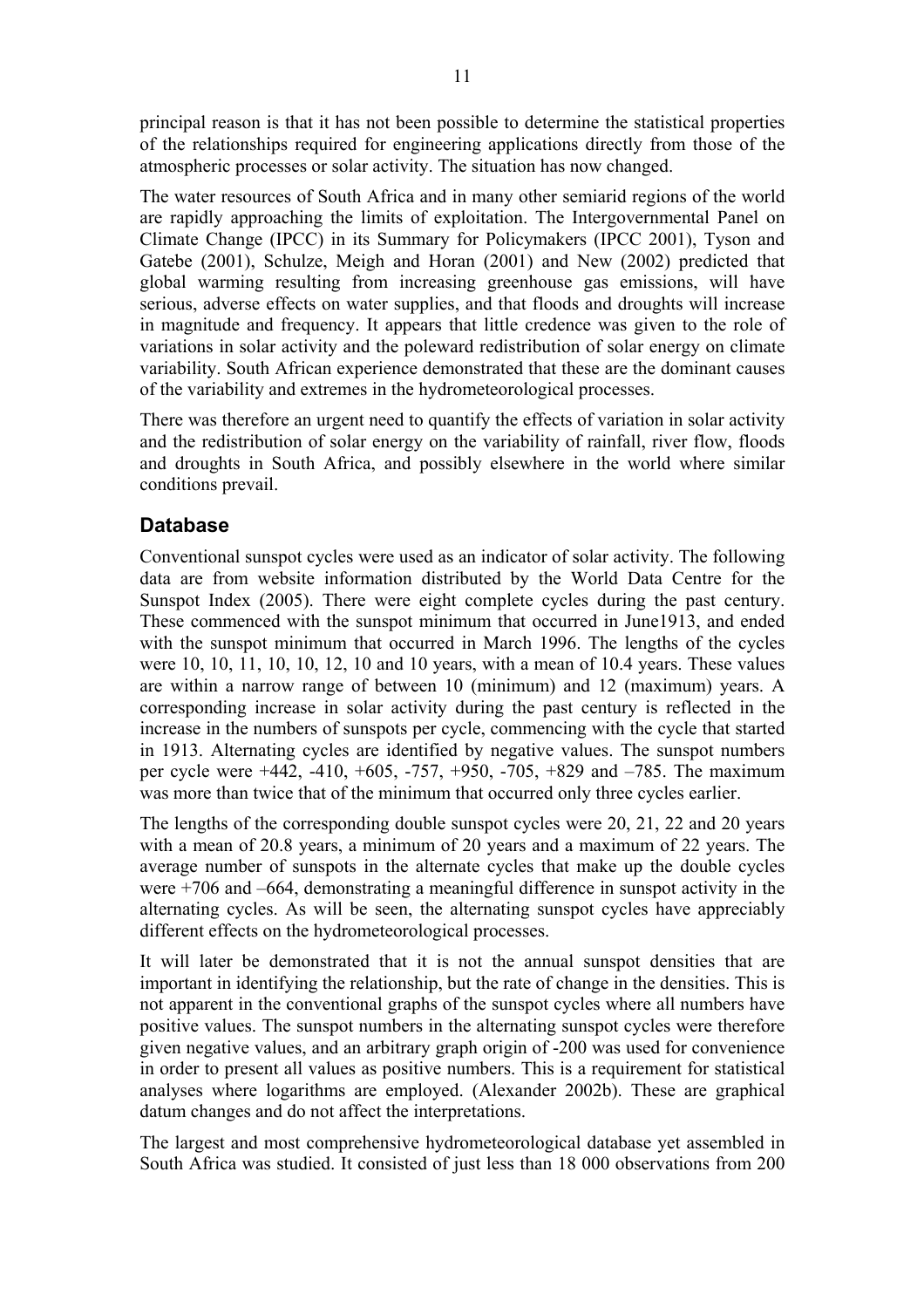| Table 1. Database used in the analyses |                              |              |              |  |  |
|----------------------------------------|------------------------------|--------------|--------------|--|--|
| Set                                    | Process                      | <b>Sites</b> | Observations |  |  |
| 1                                      | Water surface evaporation    | 20           | 1 1 8 0      |  |  |
| $\overline{2}$                         | Concurrent rainfall          | 20           | 1 1 8 0      |  |  |
| 3                                      | District rainfall            | 93           | 7 1 4 1      |  |  |
| 4                                      | River flow                   | 28           | 1877         |  |  |
| 5                                      | Flood peak maxima            | 17           | 1 2 3 5      |  |  |
| 6                                      | Groundwater                  | 4            | 312          |  |  |
| 7                                      | Southern oscillation index   | 1            | 114          |  |  |
| 8                                      | Regional widespread rainfall | 15           | 6 1 7 1      |  |  |
|                                        | TOTAL                        | 198          | 17975        |  |  |

<span id="page-11-0"></span>data sets and eight different hydrometeorological processes. Details are given in Table 1.

The sites were selected on the basis of their geographical representativeness and long, reliable records. All except two of the records (Southern Oscillation Index and Zambezi River flow) were extracted from official databases operated by the South African Weather Service and the Department of Water Affairs and Forestry. Other than minor patching of missing data, the data were not smoothed, filtered or in any way manipulated before or during the analyses. This is an essential requirement for hydrological time series analyses. The use of annual data avoids the need to accommodate seasonal changes.

The data sets analysed by Tyson (1987) and Bredenkamp (2000) are not included in the above details.

### **Methodology**

The emphasis was on simple arithmetical and graphical interpretations rather than mathematical interpretations. The reasons were that mathematical analyses such as harmonic and spectral analysis methods suppress the important, sudden changes that are present in hydrometeorological time series, and may also introduce oscillatory behaviour that is not present in the data.

Standard serial correlation analyses were sufficient to identify statistically significant serial dependence and/or cyclical behaviour should they be present. This procedure followed the standard time series analysis methods that require that the processes be identified graphically in the first instance, and only subsequently be described mathematically. (Chatfield 1982). Additional information on the methodology developed by the author for hydrological time series analyses, is detailed in Alexander (1994, 1995a and 1997).

## **Trend analysis**

Conventional statistical trend analyses could not be performed in the presence of the large periodic variations in the data described below. However, simple arithmetical and graphical analyses demonstrated increases in rainfall in 75 of the 81 rainfall districts with complete records, totalling 9% for South Africa as a whole for the 78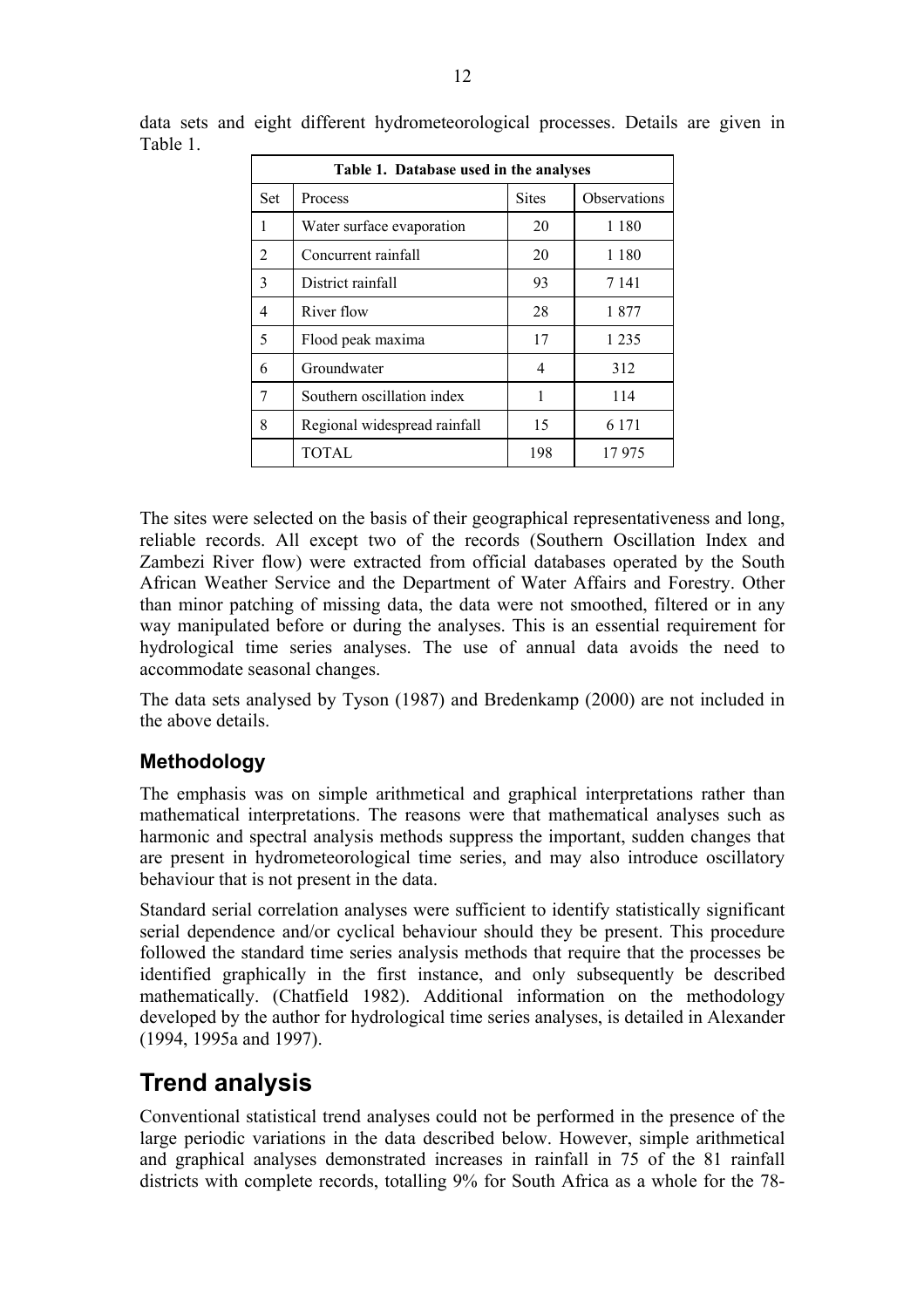<span id="page-12-0"></span>year period 1921 to 1999. Forty-two districts had increases of 10% or more, 12 districts had increases of more than 20%, and four districts had increases of more than 40%. There was also an increase in the numbers of widespread, heavy rainfall events during the latter half of the past century.

There were also increases in open water surface evaporation observed in 14 of the 19 accepted data sets studied. No trends were discernible in any of the other processes studied. If present, they were overwhelmed by the natural variability of these processes.

#### **Numerical comparison**

The next aspect studied is illustrated in Table 2, which lists the annual flows in the Vaal River at Vaal Dam as percentages of the mean annual runoff at the site. Vaal Dam is the major source of water for South Africa's largest metropolitan, industrial and mining region. This is the most analysed hydrological record in South Africa. The full period reversals (heavy horizontal lines) refer to the years when the sudden reversals from low flow sequences to high flow sequences occurred. These identified the commencement of the 21-year periods. [These are not exactly 21-years apart.] The light horizontal lines identify the commencement of the mid-period reversals.

| TABLE 2. VAAL RIVER - ANNUAL FLOW RECORD 1923/24 TO 1995/96<br>Expressed as percentages of the mean, showing the mid-period and full period sudden<br>reversals from drought sequences to flood sequences. |        |       |        |       |        |       |        |
|------------------------------------------------------------------------------------------------------------------------------------------------------------------------------------------------------------|--------|-------|--------|-------|--------|-------|--------|
| Year                                                                                                                                                                                                       | Inflow | Year  | Inflow | Year  | Inflow | Year  | Inflow |
| 23/24                                                                                                                                                                                                      | 39     | 43/44 | 353    | 63/64 | 58     | 83/84 | 79     |
| 24/25                                                                                                                                                                                                      | 246    | 44/45 | 87     | 64/65 | 149    | 84/85 | 30     |
| 25/26                                                                                                                                                                                                      | 42     | 45/46 | 66     | 65/66 | 27     | 85/86 | 36     |
| 26/27                                                                                                                                                                                                      | 66     | 46/47 | 58     | 66/67 | 175    | 86/87 | 46     |
| 27/28                                                                                                                                                                                                      | 44     | 47/48 | 57     | 67/68 | 31     | 87/88 | 208    |
| 28/29                                                                                                                                                                                                      | 83     | 48/49 | 33     | 68/69 | 35     | 88/89 | 165    |
| 29/30                                                                                                                                                                                                      | 142    | 49/50 | 100    | 69/70 | 60     | 89/90 | 65     |
| 30/31                                                                                                                                                                                                      | 40     | 50/51 | 33     | 70/71 | 52     | 90/91 | 59     |
| 31/32                                                                                                                                                                                                      | 36     | 51/52 | 60     | 71/72 | 102    | 91/92 | 13     |
| 32/33                                                                                                                                                                                                      | 24     | 52/53 | 100    | 72/73 | 23     | 92/93 | 26     |
| 33/34                                                                                                                                                                                                      | 170    | 53/54 | 45     | 73/74 | 112    | 93/94 | 92     |
| 34/35                                                                                                                                                                                                      | 131    | 54/55 | 181    | 74/75 | 295    | 94/95 | 17     |
| 35/36                                                                                                                                                                                                      | 87     | 55/56 | 80     | 75/76 | 247    | 95/96 | 464    |
| 36/37                                                                                                                                                                                                      | 225    | 56/57 | 277    | 76/77 | 123    | 96/97 | N/A    |
| 37/38                                                                                                                                                                                                      | 59     | 57/58 | 188    | 77/78 | 122    | 97/98 | N/A    |
| 38/39                                                                                                                                                                                                      | 202    | 58/59 | 69     | 78/79 | 31     | 98/99 | N/A    |
| 39/40                                                                                                                                                                                                      | 112    | 59/60 | 75     | 79/80 | 63     |       |        |
| 40/41                                                                                                                                                                                                      | 131    | 60/61 | 105    | 80/81 | 62     |       |        |
| 41/42                                                                                                                                                                                                      | 54     | 61/62 | 50     | 81/82 | 19     |       |        |
| 42/43                                                                                                                                                                                                      | 185    | 62/63 | 68     | 82/83 | 12     |       |        |

The reversals in the flows in the Vaal River from drought sequences to flood sequences evident in Table 2 correspond closely with similar reversals in sunspot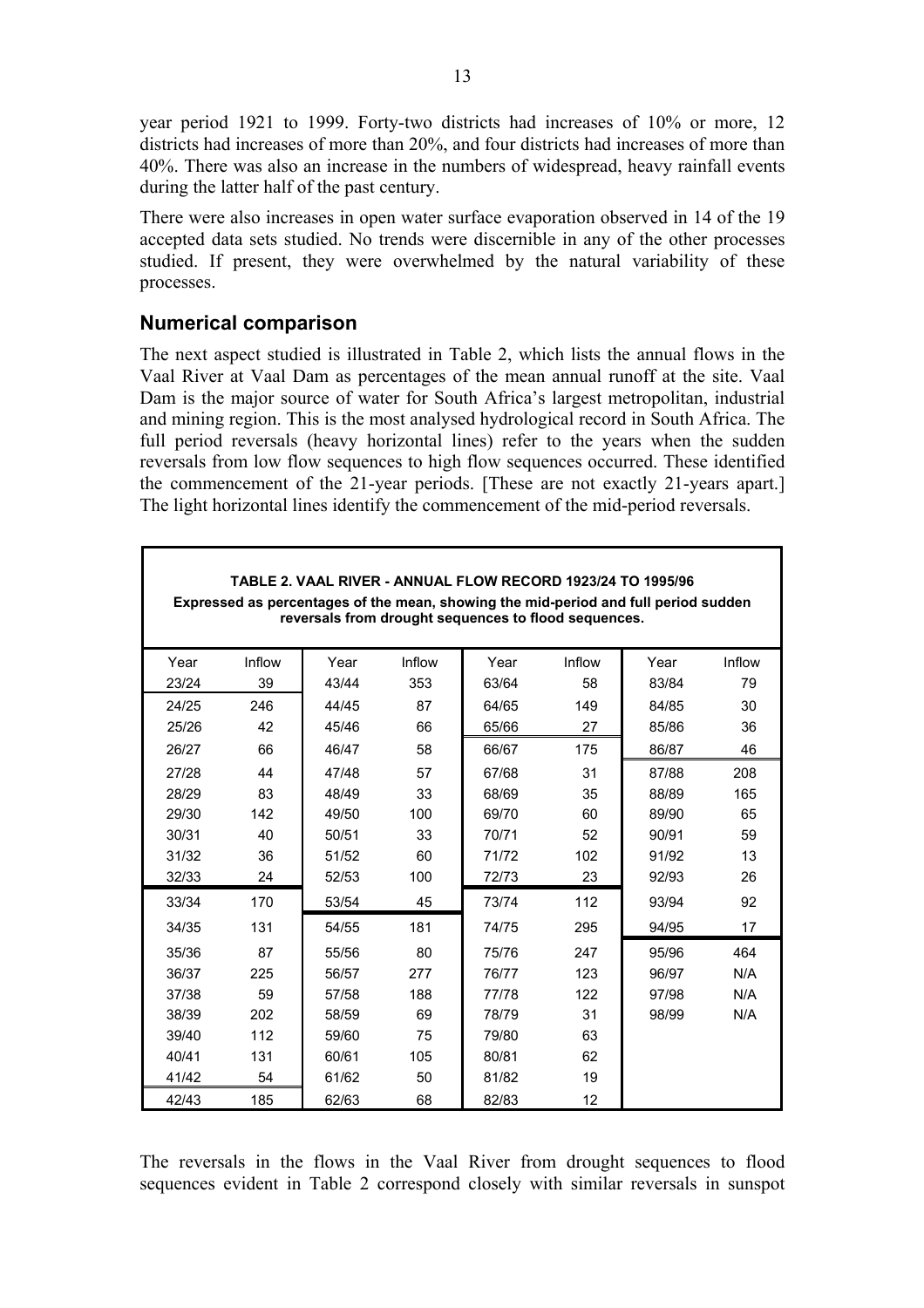<span id="page-13-0"></span>density. This is evident in Table 3. In all but one sequence (Vaal River 1965/66, data not available), the three-year totals after the minima of both river flow and sunspot numbers, are substantially greater than the three-year totals before the minima. This information demonstrates the close association between major variations in river flow and corresponding variations in sunspot activity, with a high degree of confidence.

| Table 3. Comparison of sudden changes in the annual flows in the Vaal<br>River with corresponding sudden changes in sunspot numbers |                            |                                                                        |                                                                                |    |     |  |
|-------------------------------------------------------------------------------------------------------------------------------------|----------------------------|------------------------------------------------------------------------|--------------------------------------------------------------------------------|----|-----|--|
| Three-year totals of flows in Vaal<br>River (% of record mean)                                                                      |                            | Three-year totals associated with the<br>corresponding sunspot minimum |                                                                                |    |     |  |
| Minimum<br>year                                                                                                                     | Three<br>previous<br>years | Three<br>subsequent<br>years                                           | Three<br>Three<br>Sunspot<br>minimum<br>lowest<br>subsequent<br>years<br>years |    |     |  |
| 1932/33                                                                                                                             | 100                        | 388                                                                    | 1933                                                                           | 25 | 250 |  |
| 1941/42                                                                                                                             | 297                        | 625                                                                    | 1944                                                                           | 56 | 277 |  |
| 1953/54                                                                                                                             | 205                        | 538                                                                    | 1954                                                                           | 50 | 370 |  |
| 1965/66                                                                                                                             | 234                        | 241                                                                    | 1964                                                                           | 53 | 247 |  |
| 1972/73                                                                                                                             | 177                        | 654                                                                    | 1975                                                                           | 73 | 275 |  |
| 1986/87                                                                                                                             | 112                        | 438                                                                    | 1986                                                                           | 60 | 400 |  |
| 1994/95                                                                                                                             | 135                        | $464+$                                                                 | 1996                                                                           | 48 | 277 |  |
| Average                                                                                                                             | 180                        | 478                                                                    | Average                                                                        | 52 | 300 |  |

There are several interesting features in this table. There is an almost three-fold, sudden increase in the annual flows in the Vaal River from the three previous years to the three subsequent years. This is directly associated with a six-fold increase in sunspot numbers. The second important point is the consistency in the range of sunspot numbers before and after the reversal. The totals for the three prior years varied between 25 and 60, and the totals of the three immediately subsequent years varied between 250 and 400. It is very clear that these are systematic changes associated with the sunspot minima, and are not random events.

This relationship exists despite the long and complex energy path starting at the Sun and ending in the river flow that enters Vaal Dam. The only residual energy is the potential energy, which is a function of the elevation of the water mass above sealevel. This residual energy has its origin in solar activity; followed by the arrival on the Earth's atmosphere, continents and oceans; followed by the poleward movement of the energy through complex atmospheric and oceanic processes; followed by the systems that produce the rainfall; and finally by the complex rainfall-runoff processes. The survival of the periodic signals on its own demonstrates a strong and unequivocal relationship between variation in solar activity and the corresponding variation in climatic responses.

#### **Graphical comparison**

The next issue is the nature of the solar-induced periodicity of the hydrometeorological processes.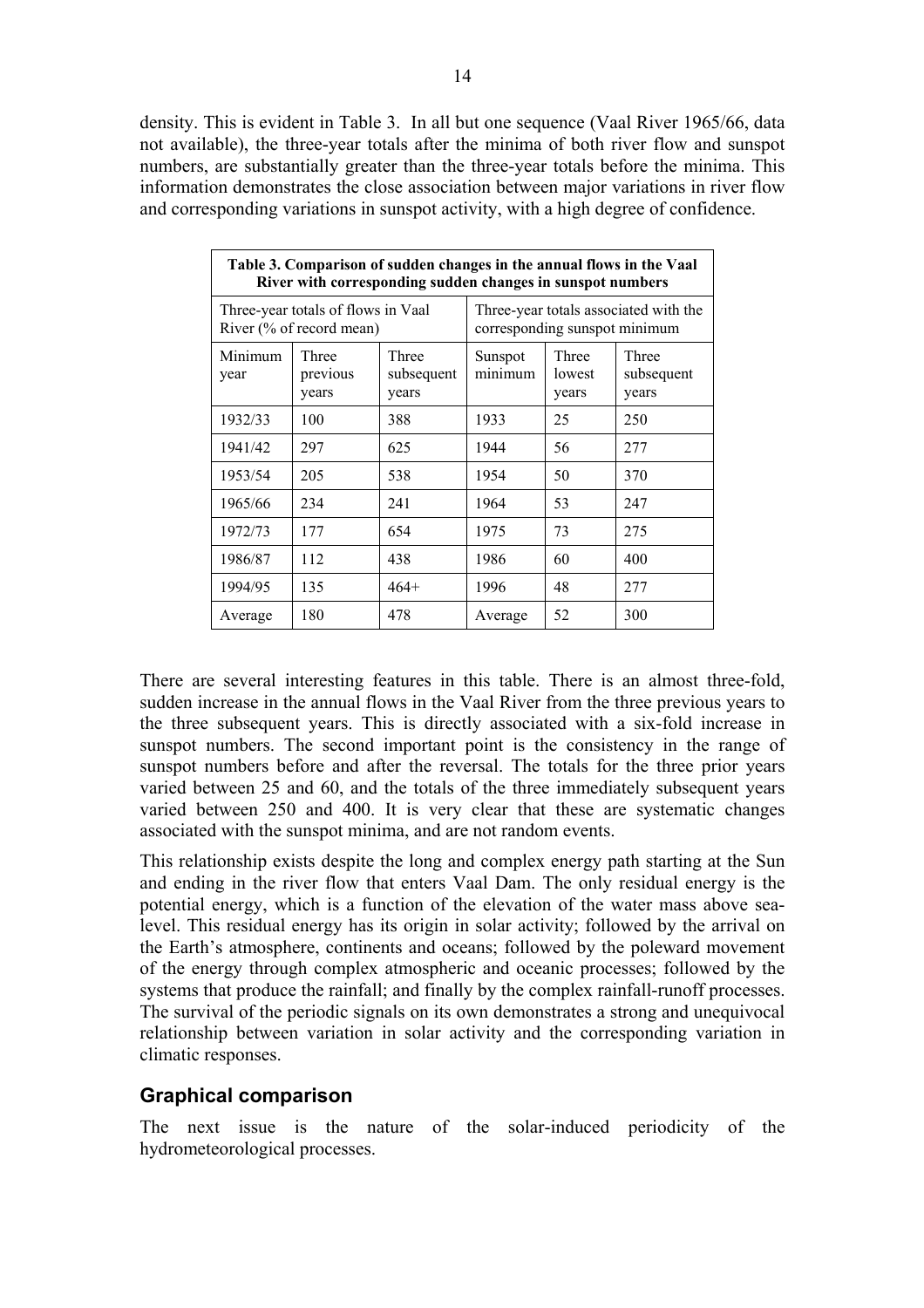Fig. 1 shows graphical comparisons of the properties of the double sunspot cycle with those of the Vaal River. This follows the method developed by Alexander (1978) and successfully used to predict the climate reversal from drought to flood sequences that occurred in 1995. (Alexander 1995).



**Figure 1. Comparison of the characteristics of annual sunspot densities with corresponding characteristics of the annual flows in the Vaal River.** 

A reference datum value of –200 was used in the sunspot data in order to accommodate the negative values. This has no effect on the interpretations. The top panels are the conventional dimensionless histograms, where all values are expressed as multiples of the record mean values. While the cyclicity is apparent in the sunspot panel it is not recognisable in the river flow. The river flow histogram shows the high degree of asymmetry about the mean value with many more values less than the mean value than above it. This is typical of river flow data in dry climates.

The most informative graphical presentations are those in the second panels, which show the accumulated departures from the record mean values. These are obtained by subtracting the mean values (1.0) from each of the values in the histogram. Some of the values will be negative. These are accumulated one at a time and the sum plotted.

An increase in the accumulated departures of the sunspot numbers during the period of record is immediately apparent. The maximum negative departures occured at the start of the 21-year periods, identified as  $(A)$ ,  $(C)$ ,  $(E)$  and  $(G)$ .

The comparison with that of the flow in the Vaal River is very instructive. The reversals at points (A), (C), (E) and (G) are virtually identical with the corresponding reversals in the sunspot data. They occurred during the hydrological years beginning October 1933, 1954, 1974, and 1995. The rising limbs A-B, C-D and E-F are sequences of years where the inflows were greater than the mean value. The falling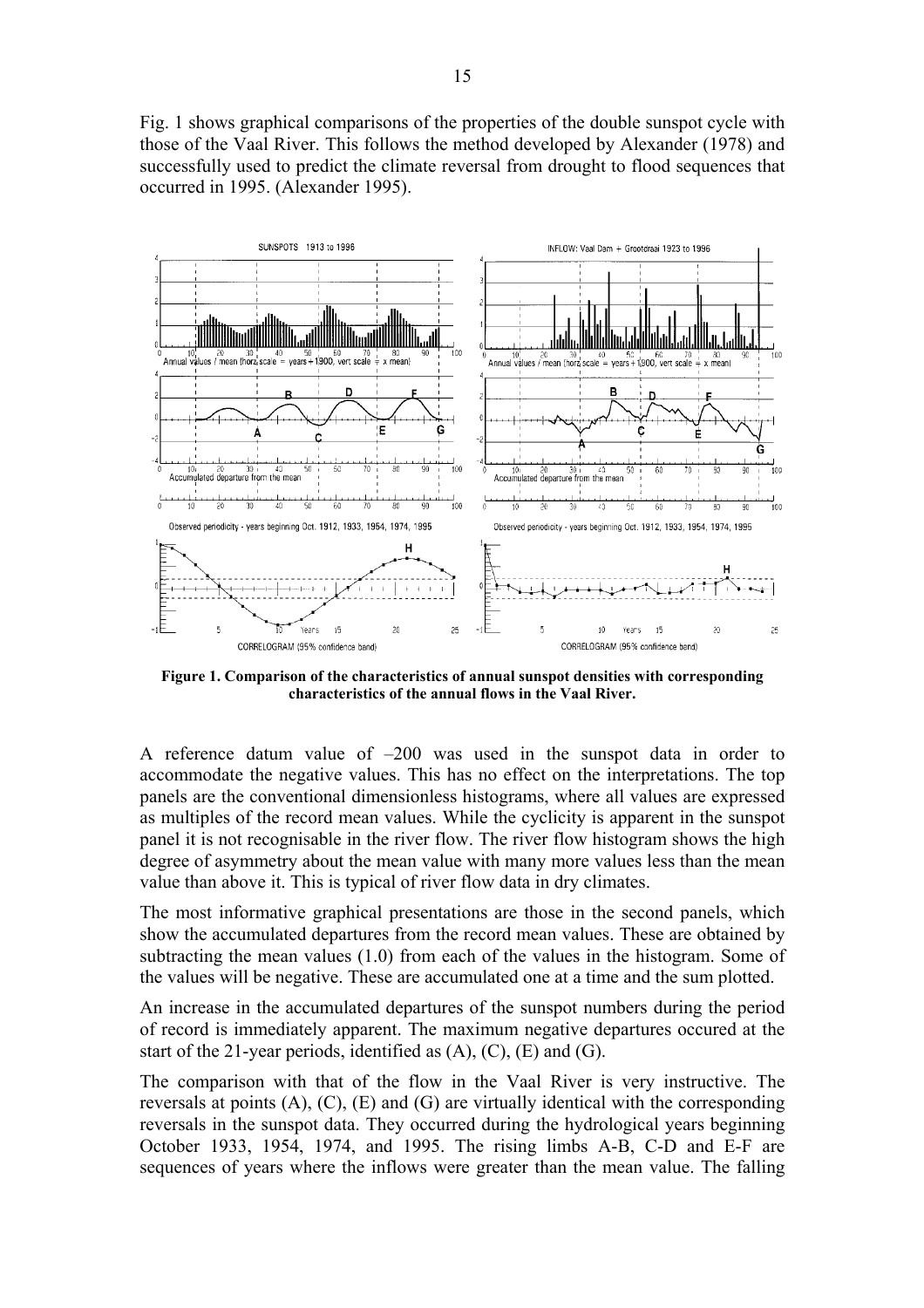<span id="page-15-0"></span>limbs B-C, D-E, and F-G are sequences where the inflows were less than the mean value. These alternating sequences were reported in the early hydrological literature where they were referred to as the Joseph effect, after Joseph's biblical prophecy. (Mandelbrot and Wallis 1968).

The third panels are the correlograms. This is a standard calculation procedure in time series analyses. The statistically significant cyclicity in the sunspot data is clearly apparent. The 95% confidence limits are  $\pm$  0.22. The minimum and maximum (H) autocorrelation coefficients occur respectively at 10  $(-0.83)$  and 21  $(+0.70)$  years, which are well in excess of the 95% confidence limits.

The statistically significant cyclicity in the sunspot cycles is no longer present in the correlogram of the annual flows in the Vaal River, where the residual coefficients indicate random noise. The only, but very important, residual serial correlation, is the statistically significant 21-year periodicity. This is identified at (H) in the bottom panel of the figure.

### **21-year periodicity in hydrometeorological data**

Table 4 shows the presence of 21-year concurrent periodicity in South African hydrometeorological data. The degree of statistical significance is dependent on the length of the record as well as the magnitude and nature of the variability about the mean. The periodicity is almost certainly present in all hydrometeorological data series, other than evaporation, but has not yet reached a high level of statistical significance at some of the sites.

| Table 4. Presence of 21-year concurrent periodicity in<br>hydrometeorological data |             |         |          |         |                |                     |
|------------------------------------------------------------------------------------|-------------|---------|----------|---------|----------------|---------------------|
| Nr<br>Periodicity<br>Process<br>Record                                             |             |         |          |         |                |                     |
|                                                                                    | of<br>sites | years   | 95%      | Present | None           | Not<br>determinable |
| Evaporation                                                                        | 20          | 1 180   | $\theta$ |         | 20             | $\left( \right)$    |
| Rainfall                                                                           | 93          | 7 1 4 1 | 18       | 67      | 8              |                     |
| River flow                                                                         | 28          | 1877    | 7        | 12      | 5              | 4                   |
| Flood peak<br>maxima                                                               | 17          | 1 2 3 5 | 4        |         | $\overline{2}$ |                     |

While the reversals are a characteristic of the start of the periods, the periodicity refers to the whole spectrum of values. For example, a significant correlation exists between all the fifth values after the commencement of the periods, all the ninth values, and so on. This relationship is stronger than the relationship between successive values in the hydrometeorological data where no statistically significant serial correlation exists. (See the plot of the first year in the correlogram for the Vaal River in Fig. 1.)

### **Nature of the periodicity**

Fig. 2 illustrates the nature of the periodicity in river flow at a number of representative sites in South Africa. The procedure used for each site was to extract the data in 20-year sequences starting in October of the following years: 1912, 1933, 1954, 1974 and 1995. Then the average values for each year of the sequence divided by the record mean annual runoff (MAR), were determined and plotted. The reference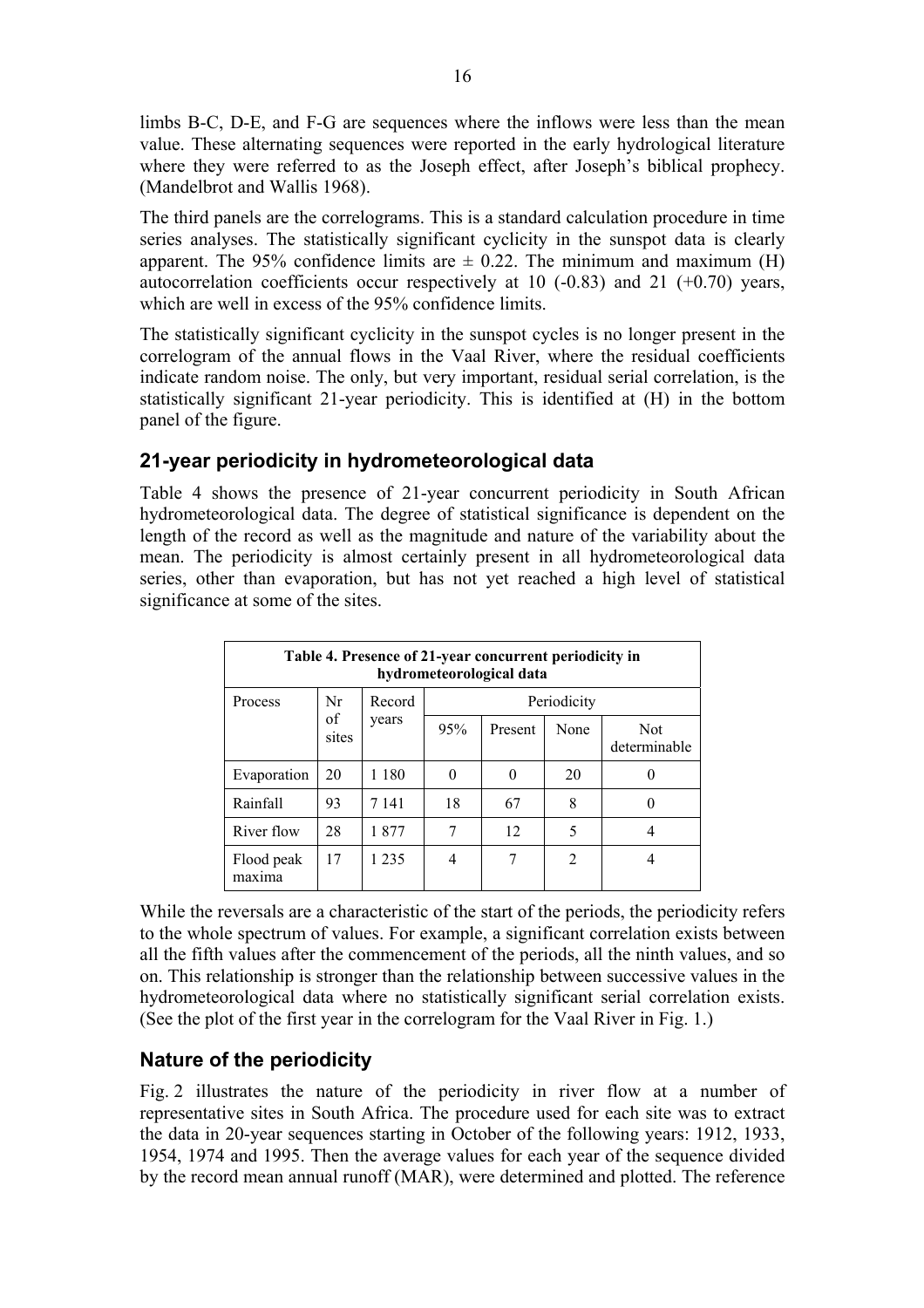period used for calculating the MAR was that from 1954 to 1974 as it was the only period that was common to all data sets. The selection of a reference period does not affect the results. This procedure was repeated for the other sites. The rainfall and flood peaks exhibited similar characteristics, although the rainfall amplitudes were less and the flood peak amplitudes were greater than those of river flow. The diagrammatic double sunspot cycle is included in the figure for ease of comparison.



**Figure 2. Characteristics of the periodic sequences of river flow at representative dam sites. The double sunspot cycle is diagrammatically superimposed.** 

While there is a large scatter in the plotted results, the general trend is clear and several conclusions can be drawn from it. Major flood events are associated with the first half of the first sunspot cycle, (J-K). This is the sub-period when the **rate of increase** in sunspot density is greatest, (see Table 3 above), and is associated with global atmospheric and oceanic turbulence at this time. This in turn generates the processes that produce heavy, widespread rainfall events that generate river flow.

In contrast, sunspot density decreases during the second half of the first cycle (K-L). This is a quiescent sub-period with reduced turbulence in the poleward energy distribution process, and consequent absence of high rainfall events that generate river flow. Droughts occur as a result of the absence of these events.

The characteristics of the second of the two sunspot cycles (L-M-N) are very different from those of the first cycle (J-K-L). Fewer heavy rainfall events occur. Droughts become increasingly prevalent during this cycle. It is postulated that this is the consequence of the differences in solar magnetic polarity between the two cycles as well as the lesser sunspot density.

There is also a clear, diminishing, annual oscillatory pattern during the beginning of the second sunspot cycle (L-M) that is not present in the greater scatter during the first cycle. No possible causes can be offered.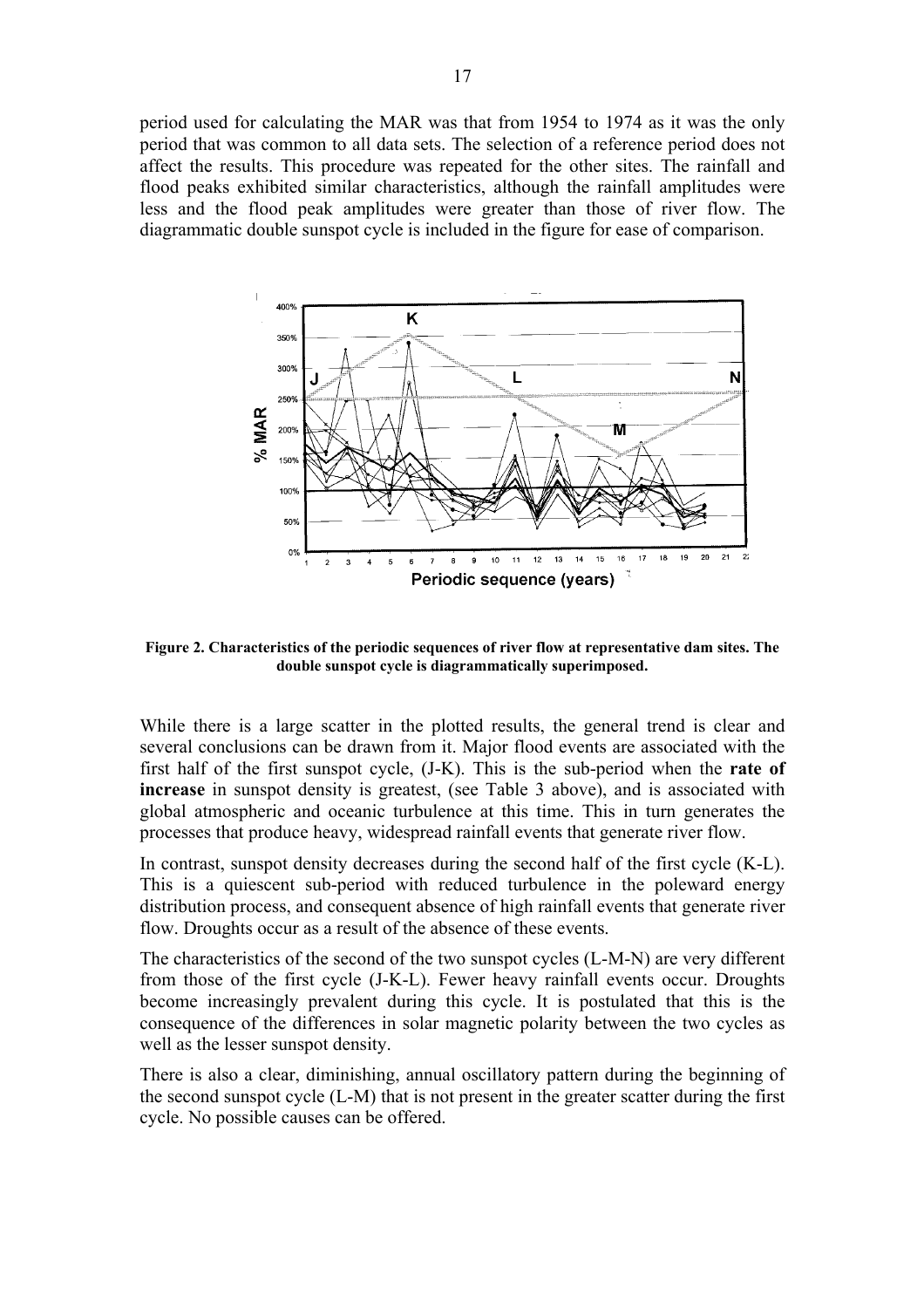<span id="page-17-0"></span>Further confirmation of the linkage between the rate of increase in sunspot density and rainfall over South Africa as a whole is shown in Table 5, which shows the relationship between the months during which the maximum rainfall occurred and the corresponding years in which the sunspot minima occurred. The lag is the difference in years when the sunspot minima are used to predict the rainfall maxima. The lower panel is a repeat of the upper panel, using the flood peak maxima observed in the Mkomazi River, south of Durban.

| Table 5. Comparison of ranked maximum values<br>with sunspot minima |                           |         |                |                |  |  |
|---------------------------------------------------------------------|---------------------------|---------|----------------|----------------|--|--|
|                                                                     | South African<br>rainfall |         | Sunspot minima |                |  |  |
| Rank                                                                | Month                     | mm      | Year           | Lag<br>(years) |  |  |
| 1                                                                   | Mar 1925                  | 211     | 1923           | $+2$           |  |  |
| $\overline{2}$                                                      | Jan 1974                  | 149     | 1976           | $-2$           |  |  |
| 3                                                                   | Feb 1939                  | 148     | 1933           | $+6$           |  |  |
| $\overline{4}$                                                      | Feb 1988                  | 145     | 1986           | $+2$           |  |  |
| 5                                                                   | Jan 1923                  | 138     | 1923           | $\theta$       |  |  |
| 6                                                                   | Jan 1976                  | 136     | 1976           | $\theta$       |  |  |
| 7                                                                   | Feb 1955                  | 132     | 1954           | $+1$           |  |  |
| 8                                                                   | Jan 1958                  | 130     | 1954           | $+4$           |  |  |
| Ranked flood peak maxima in the Mkomazi<br><b>River</b>             |                           |         |                |                |  |  |
|                                                                     | Flood maxima              |         | Sunspot minima |                |  |  |
| Rank                                                                | Year                      | $m^3/s$ | Year           | Lag<br>(years) |  |  |
| 1                                                                   | Mar 1856                  | 7 0 0 0 | 1856           | $\theta$       |  |  |
| $\overline{2}$                                                      | Mar 1925                  | 6 260   | 1923           | $+2$           |  |  |
| 3                                                                   | May 1959                  | 6 200   | 1954           | $+5$           |  |  |
| $\overline{4}$                                                      | ?1868                     | 6 1 3 0 | 1867           | $+1$           |  |  |
| 5                                                                   | Mar 1976                  | 2 1 4 0 | 1974           | $+2$           |  |  |

The 1856 peak was concurrent with the flood peak in the Mgeni River, where floodwaters flowed across Durban and into Durban harbour. These floods occurred in March 1856. The maximum recorded flood engraved on the buttress of the Georges V Bridge built in 1760 across the Loire River in Orleans, France occurred in June 1856. The sunspot minimum occurred in December 1855. (World Data Centre for the Sunspot Index 2005). This correspondence in time (months) and space (hemispheres apart) is far too great to be coincidental.

Six of the eight rainfall events and four of the five flood peak maxima occurred within two years of the sunspot minima. This confirms that these extreme events are sensibly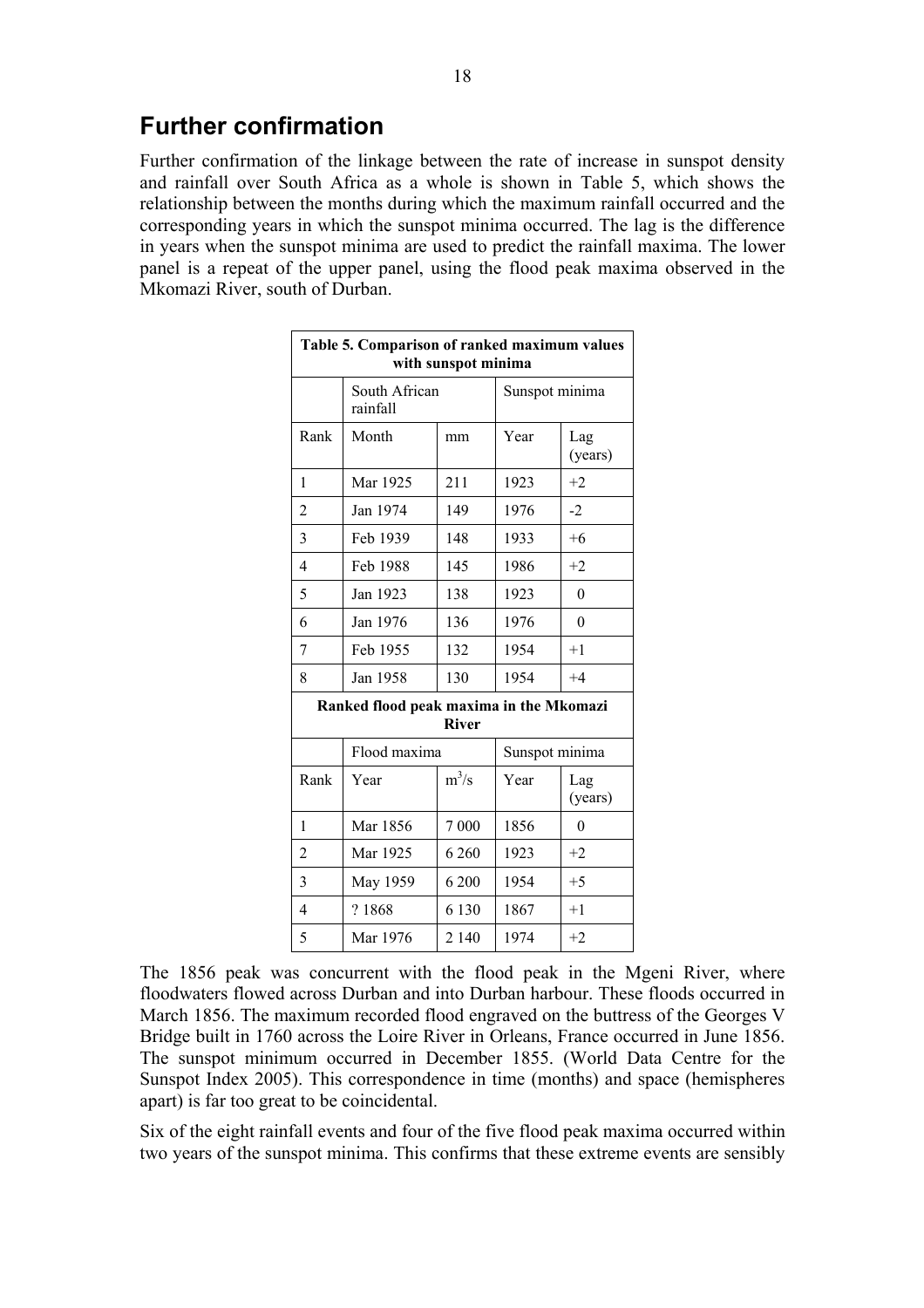<span id="page-18-0"></span>synchronous with the reversals in sunspot density associated with the sunspot minima as shown in Table 2.

It is also important to note that these maxima were recorded 80 years ago (rainfall) and 149 years ago (Mkomazi floods), and that there is no evidence of an increase in time that could be associated with global warming. Historical observations in several other rivers confirm that the floods in the mid-1800s remain the highest on record.

#### **Alternating wet and dry sub-periods**

Analyses showed that the rainfall and river flow during the first half-period (first sunspot cycle) are appreciably higher than the second half-period. For example, for the first ten years of the period, the average of the maximum annual river flow values for all sites analysed was 675% of the record mean values compared with the average of the following ten years of only 380% of the record mean values. This is probably associated with the sign of the Sun's magnetic polarity. Other analyses not reported here showed that the high values in the first half-period are the result of widespread, heavy rainfall events, while the low values in the second half-period are the consequence of the absence of these events.

Tyson (1987) provided evidence supporting the presence of alternating sequences of years with high and low rainfall over large regions of South Africa. He noted the oscillatory nature of the data and although he was unable to trace its cause. He concluded that its physical reality was considerable in South Africa and in other countries. He noted that the 11-year solar cycle was mentioned in the literature but he did not discuss it further.

Bredenkamp (2000) studied groundwater resources. He used the cumulative departure method as his principal tool, for which he developed a mathematical relationship. He demonstrated the presence of wet and dry sequences from 1919 through to 1992 based on water level observations at Lake Mzingazi; discharge from the Uitenhage springs corrected for abstractions; water levels at Lake St Lucia; and groundwater levels at the Wondergat sinkhole in a large dolomitic formation. These all have high storage/input ratios that smooth out the short-term fluctuations.

Table 5 is a combination of the independent observations by Tyson (1987) and Bredenkamp (2000), each relating to different climatic processes and different analytical methodologies, and a comparison with sunspot cycles. The first and most important observation is the presence of alternating sequences of wet and dry years, and the corresponding alternating sequences of sunspot cycles. While the comparative years are not precise, there can be no doubt at all that a meaningful relationship exists with sunspot cyclicity.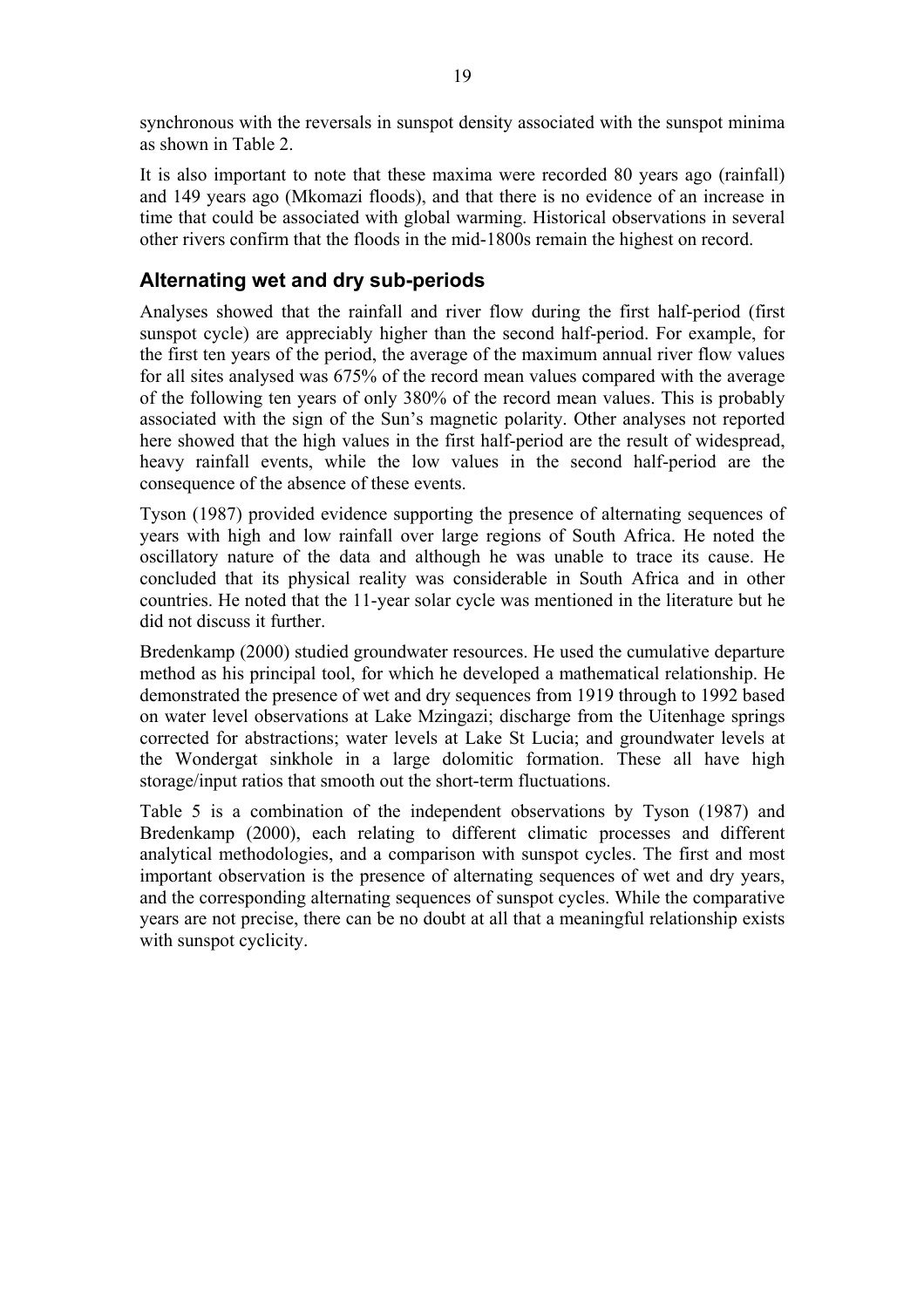<span id="page-19-0"></span>

| Table 5. Wet and dry sequences |                                                                      |                                      |                |                   |  |  |
|--------------------------------|----------------------------------------------------------------------|--------------------------------------|----------------|-------------------|--|--|
| Years                          | Wet/dry                                                              | Length of sequence                   |                | Sunspot<br>cycles |  |  |
|                                |                                                                      | Wet                                  | Dry            |                   |  |  |
|                                | Mzimgazi + St Lucia + Uitenhage +<br><b>Bredenkamp:</b><br>Wondergat |                                      |                |                   |  |  |
| 1919-24                        | Wet                                                                  | 5                                    |                | 1913-22           |  |  |
| 1925-29                        | Dry                                                                  |                                      | $\overline{4}$ | 1923-32           |  |  |
| 1930-39                        | Wet                                                                  | 9                                    |                | 1933-43           |  |  |
| 1941-53                        | Dry                                                                  |                                      | 12             | 1944-53           |  |  |
| 1955-62                        | Wet                                                                  | 7                                    |                | 1954-63           |  |  |
| 1965-71                        | Dry                                                                  |                                      | 6              | 1964-75           |  |  |
| 1972-78                        | Wet                                                                  | 6                                    |                | 1976-85           |  |  |
| 1980-83                        | Dry                                                                  |                                      | 3              | -do-              |  |  |
| 1984-90                        | Wet                                                                  | 6                                    |                |                   |  |  |
|                                |                                                                      | <b>Tyson: South African rainfall</b> |                |                   |  |  |
| 1905-15                        | Dry                                                                  |                                      | 10             | 1901-12           |  |  |
| 1916-24                        | Wet                                                                  | 8                                    |                | 1913-22           |  |  |
| 1925-32                        | Dry                                                                  |                                      | 7              | 1923-32           |  |  |
| 1933-43                        | Wet                                                                  | 10                                   |                | 1933-43           |  |  |
| 1944-52                        | Dry                                                                  |                                      | 8              | 1944-53           |  |  |
| 1953-61                        | Wet                                                                  | 8                                    |                | 1954-63           |  |  |
| 1962-70                        | Dry                                                                  |                                      | 8              | 1964-75           |  |  |
| 1971-80                        | Wet                                                                  | 9                                    |                | 1976-85           |  |  |

Compare the lengths of the sequences of wet and dry years with the biblical seven years of plenty followed by seven years of famine. The ancient Egyptians were well aware of these alternating sequences in the annual flows of the life-giving Nile River.

#### **Mathematical modelling**

The final stage was the development of a mathematical simulation model for water resource development and management applications that accommodates the characteristics described in this paper. There was no need to invoke linkages with solar activity. Nor was it necessary to include the postulated adverse consequences of global warming, such as increases in floods and droughts and threats to water supplies, for which there was no evidence. The methodology developed by the author is described in Alexander. (1994, 1997).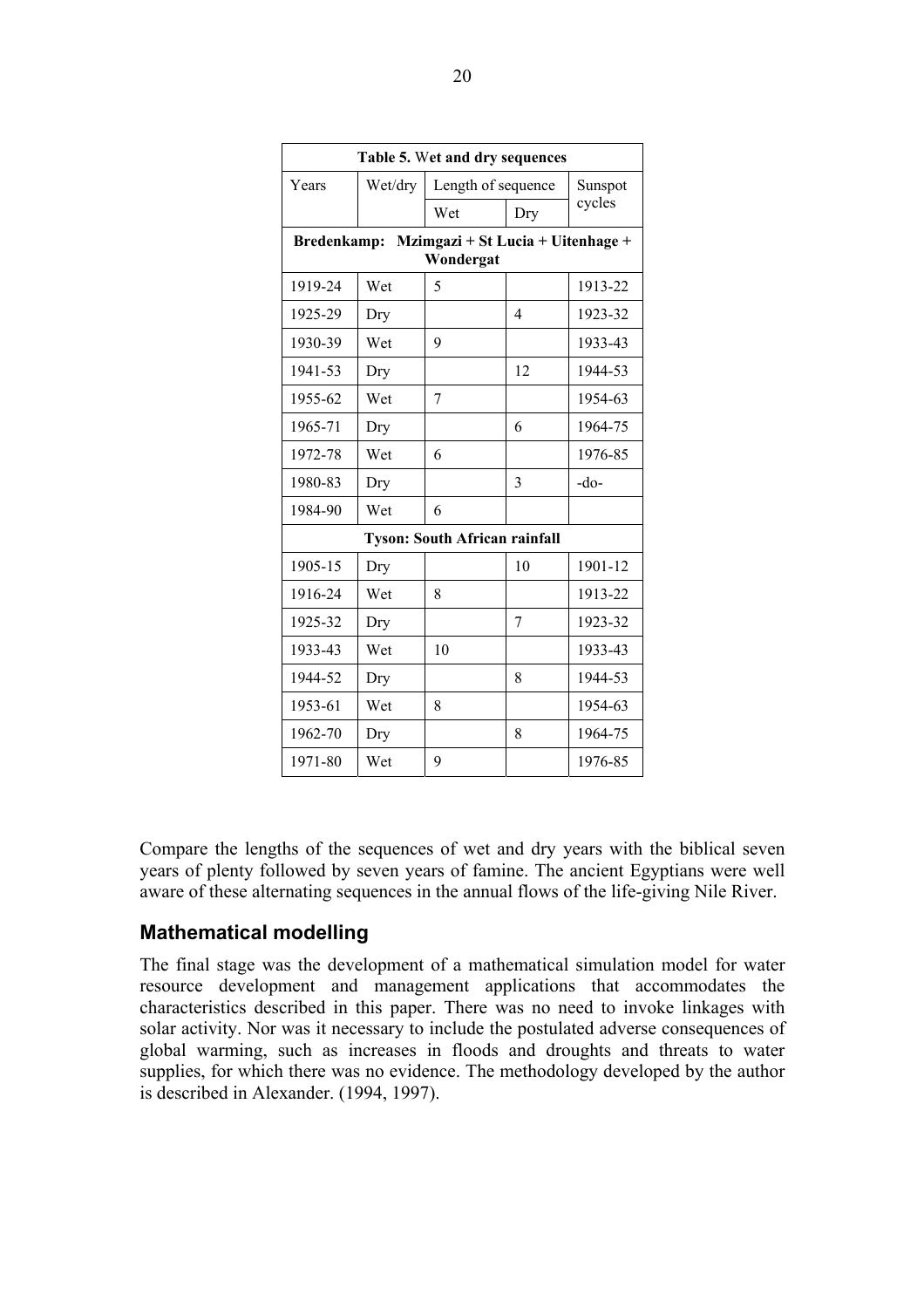#### <span id="page-20-0"></span>**Interpretation**

The following view was expressed in the IPCC's Summary for Policymakers (IPCC 2001):

Since the late 1970s, satellite instruments have observed small oscillations due to the 11-year solar cycle. Mechanisms for the amplification of solar effects on climate have been proposed, but currently lack a rigorous theoretical or observational basis.

In 1889 Hutchins published a very perceptive and well-documented linkage between solar activity and climate-related responses. (Hutchins 1889). This linkage was repudiated by many eminent solar physicists, who for the past hundred years have maintained, and still maintain, that these correlations lack causal mechanisms supported by high quality data. In this report a causal linkage is demonstrated with a high degree of confidence based on a detailed study of a very large climate-related database.

Hopefully, the information provided here will assist solar physicists identify the specific characteristics of the solar processes that cause these climatic features that were noted and documented in South Africa more than a hundred years ago, and on several occasions since then.

## **Conclusions**

The following conclusions are based on the three-year study of a very large (18 000 observations) hydrometeorological database.

There is an unambiguous, regular and therefore predictable, statistically significant (95% level), 21-year periodicity in South African annual rainfall, river flow, flood peak maxima, groundwater levels and lake levels.

This periodicity is directly related to, and concurrent with, the double sunspot cycle.

The single, 11-year sunspot cycle is not statistically evident in the serial correlation analyses. The reason is that the alternating cycles have different characteristics. This explains why climate change researchers were unable to detect climate change characteristics that corresponded with the sunspot cycle. They should have searched for linkages with the double sunspot cycle.

The commencement of the responses to the double and single sunspot cycles are characterised by sudden reversals from low rainfall and river flow (drought) conditions to conditions of high rainfall and floods.

There is a direct correspondence between these reversals and sudden increases in annual sunspot numbers and reversals of solar magnetic polarity that occur at the time of the sunspot minima.

The abrupt rate of increase in solar activity also causes abrupt increases in the poleward redistribution of solar energy, which in turn results in increased frequency and magnitude of the widespread, heavy rainfall-producing systems. Quiescent periods have the opposite effect.

The responses to the two sunspot cycles that comprise the double sunspot cycle are fundamentally different. The sequences of rainfall, river flow, floods, lake and groundwater levels associated with the first cycle are appreciably higher than those of the second cycle. These alternating 'wet' and 'dry' sequences are well reported in the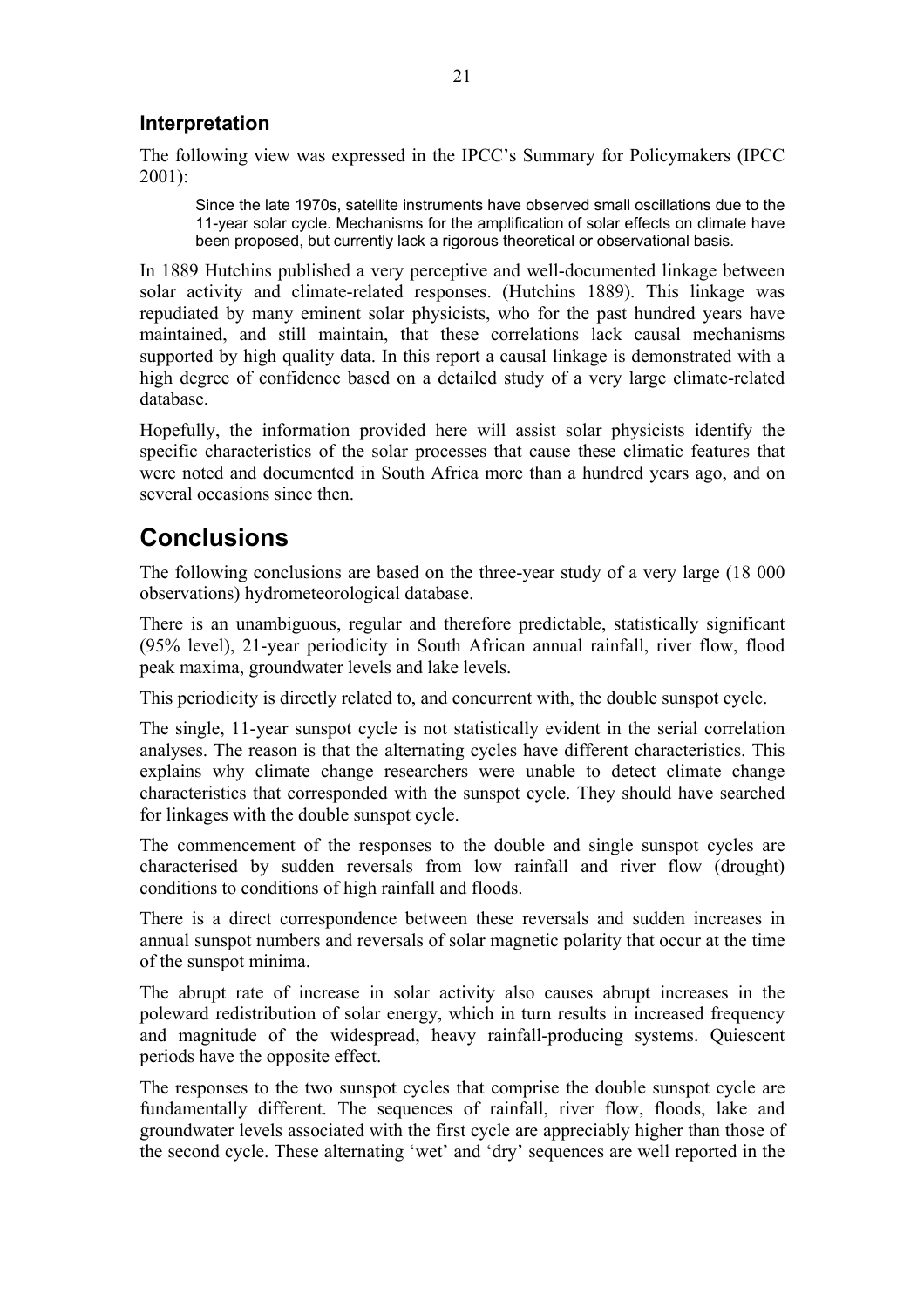<span id="page-21-0"></span>hydrological literature, but their relationship with sunspot cycles was not investigated prior to this study.

The general view of many climatologists and solar physicists that variations in solar activity are too small to account for observed variations in climate will have to be reviewed. Scientists who hold these views should also be aware that it is essential that the linkages between solar activity and climatic responses described in this report be incorporated in any global climate model used for predicting the influence of the accumulation of greenhouse gas emissions, if it is to produce verifiable results for practical applications. (Alexander 2002a, 2004).

Many other properties can be identified in hydrometeorological time series analyses that could provide valuable insights into the nature and quantification of the linkages between solar activity and the hydrometeorological responses.

## **Final confirmation**

At the risk of oversimplification, this is the route that climatologists have followed in their long-term climate predictions. They noted the concurrent linkage between sea surface temperatures (SSTs) in the Pacific Ocean (El Niño and La Niña) and South African climate (dry and wet conditions respectively) and assumed that there was a **causal** linkage between the SSTs and our climate.

As long ago as in 1995 at the international IGBP conference here in Pretoria after I presented my *Floods, droughts and climate change* study, I asked the question '*What causes El Niño?* I received the joking response that if I could answer that question I might qualify for the Nobel Prize. Well, I can now answer that question. It is the direct consequence of changes in solar magnetic polarity. The occurrences during the past two months (January and February 2006), have provided the proof that I needed.

In a number of my memos and publications I demonstrated an undeniable linkage between changes in solar magnetic polarity and concurrent changes in South African rainfall and river flow. The strongest, and scientifically undeniable linkage, is that between reversals in solar magnetic polarity of which sunspot minima are a measurable manifestation, and the concurrent, sudden reversals from drought to flood sequences that started in December. The sunspot minimum that identifies the end of the 23rd sunspot cycle has just occurred.

#### **But what about La Niña?**

In my Flood Alert distributed on 9 November last year I wrote:

Exactly ten years ago, in November 1995, South Africa experienced severe, widespread floods that broke several years of severe drought. The conditions then were very similar to the present situation. We have already entered the turbulent period associated with the occurrence of the Sun's reversal of magnetic polarity. The tropical cyclone activity that includes Katrina, is a consequence of this activity.

My prediction (not forecast) is that there is a better than 75% probability of widespread, flood-producing rainfall occurring between now and the end of April. Please note that there is a 25% probability that this will **not** happen. This order of accuracy is much the same as the daily weather forecasts.

The prediction is based solely on the assumption that the observed periodicity in flood-frequency analyses will continue.

I received responses to my flood alert from three experienced climatologists who are on my distribution list, to the effect that floods were unlikely. As one of them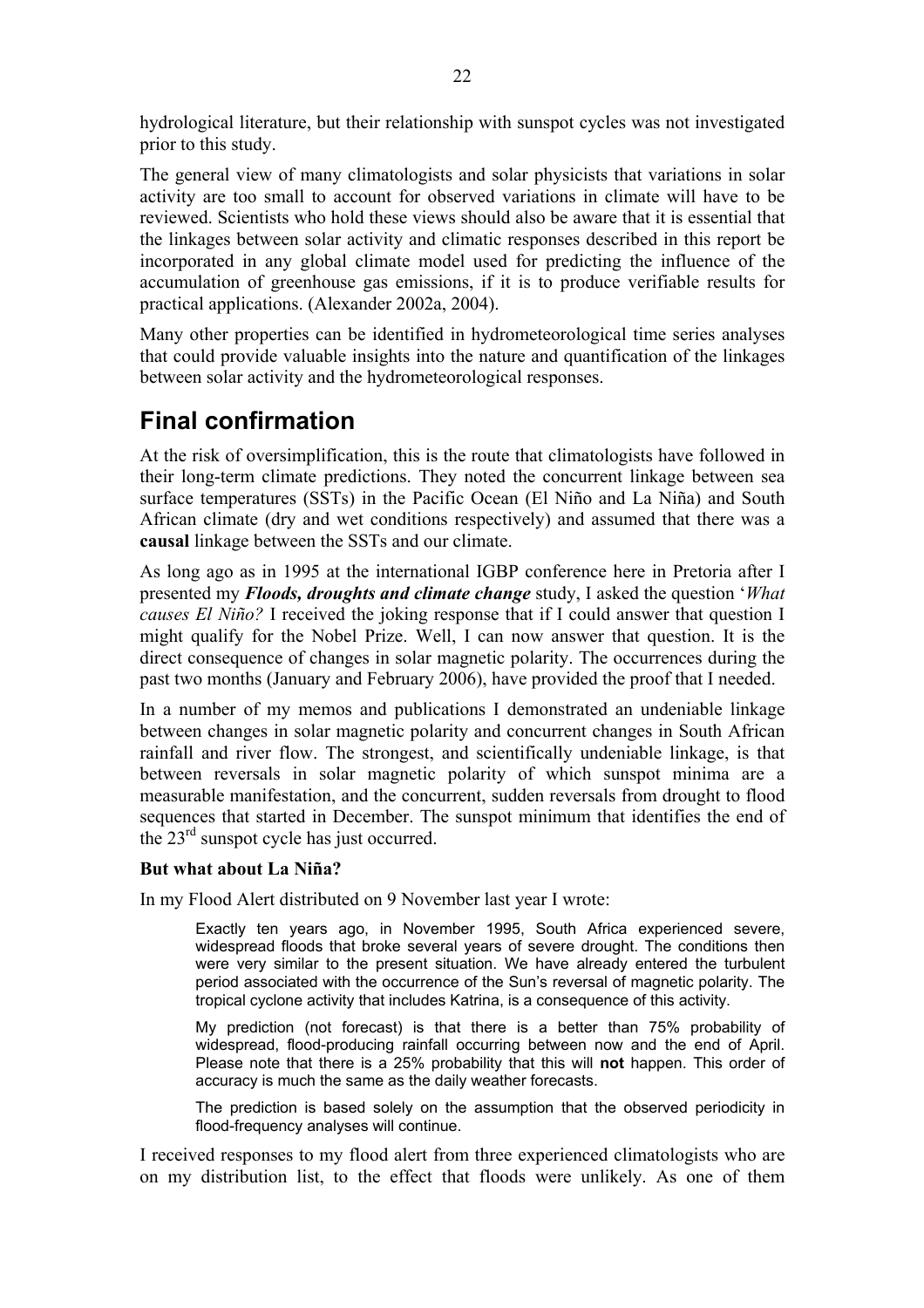<span id="page-22-0"></span>commented '*By ignoring current conditions, you are wasting your time. Pacific subsurface temperatures are only slightly below normal in the 100-200 m layer'.* This response is very important and I am grateful for it, as it proves the point that I am about to make.

This comment shows that climatologists (in general) assume that there is a **causal linkage** between the Pacific sea surface temperatures and South African climate. However the La Niña phenomenon only commenced developing a month after my flood alert and concurrent with the commencement of the floods.

All three conditions developed simultaneously: the commencement of La Niña; the commencement of the floods; and the solar magnetic reversal. These are not instantaneous phenomena like switching on a light but develop over a short period of time (weeks, or months in some cases). It now becomes obvious that the floods were not caused by Pacific sea surface temperatures (La Niña), but that the floods **and** La Niña were both caused by regular, and therefore predictable, changes in solar magnetic activity.

Furthermore, my successful prediction of imminent floods demonstrates beyond all doubt that my analytical methods, based on observation theory applied to a very large and comprehensive hydrometeorological database, are superior to the mathematical global climate models based on process theory. There can be no doubt about this.

#### **Where does this leave climate change theory?**

Climate change theory rests heavily on mathematical models of global climate, which in turn are based on unprovable process theory. These models do not accommodate the undeniable effects of solar magnetic polarity and are therefore untrustworthy. This is illustrated by the inability of these models to provide provable evidence of their reliability when replicating real world processes.

My analysis of South African rainfall data shows that rainfall has increased, not decreased. It will continue to increase as long as the causative mechanisms remain unchanged. The global climate model is clearly unreliable and the outputs no more than speculative.

These aspects of climate change are of fundamental importance to the future prosperity of South Africa. In this report it is shown with a high degree of confidence that the multi-year variability of South African climate is directly related to solar activity. The postulated adverse climatic changes resulting from human activity, if present, are undetectable against this background and are therefore no cause for concern.

**There is no evidence of changes in climate during the past century that can be attributed to unnatural causes**. **Nor are such changes likely to occur in future. The alarmist claims by climate change lobbyists are groundless**.

## **Verification studies**

The full data set in computer-readable format is available on request to those who would like to verify the conclusions or to carry out further studies along these lines. The information includes station reference data, which allows verification from the official authorities that supplied the information. Other than minor patching of missing data, the data were not smoothed, filtered or otherwise manipulated in any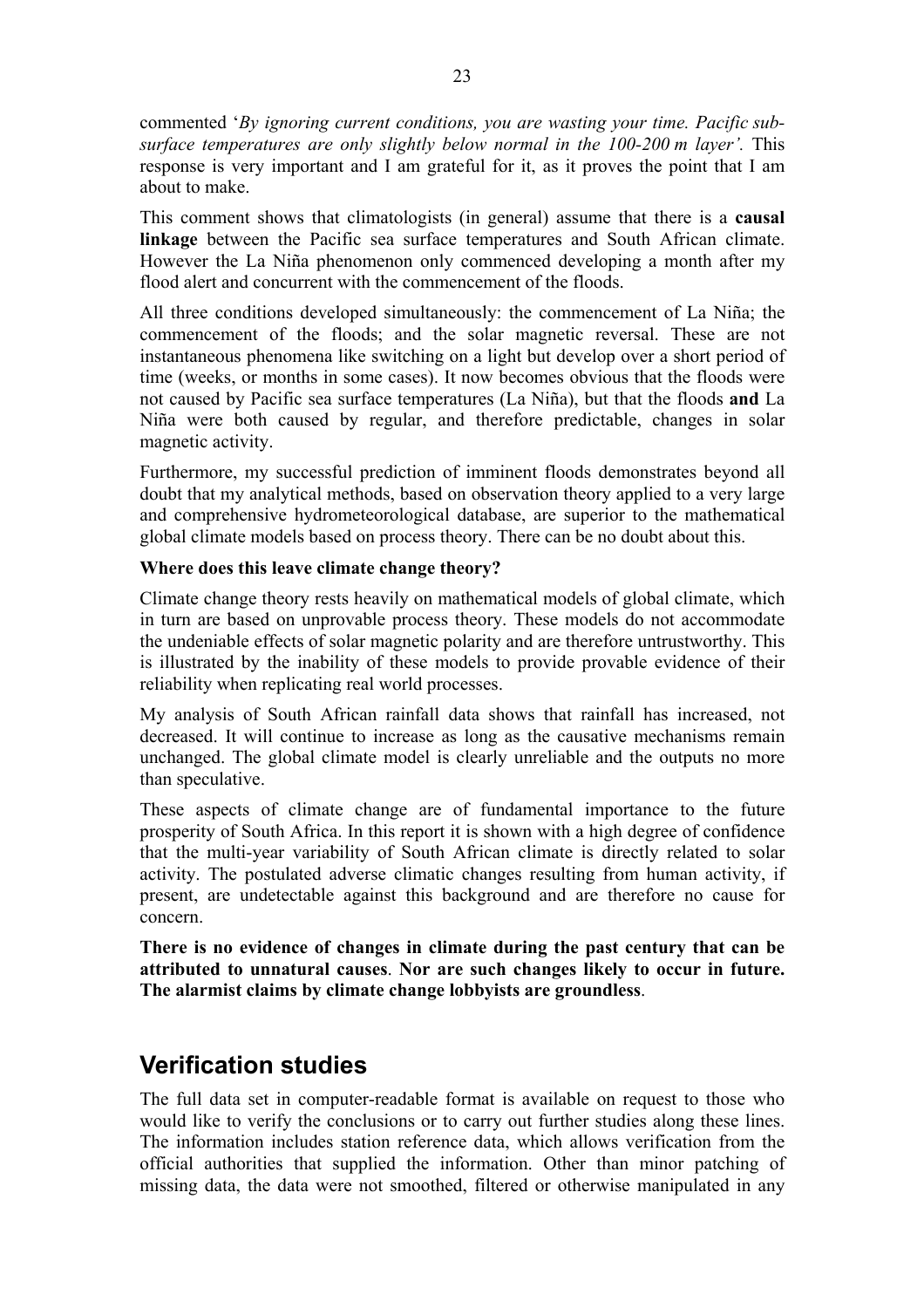<span id="page-23-0"></span>way before or during the analyses. The calculations were simple can be replicated without difficulty. No mathematical models were used in the analyses.

## **References**

Alexander, W.J.R.1978. *Long range prediction of river flow – a preliminary assessment.* Technical Report TR80, Department of Water Affairs, Pretoria.

Alexander, W.J.R. and van Heerden J. 1991. *Determination of the risk of widespread interruption of communications due to floods.* Report of the Department of Transport Research Project Nr RDAC 90/16.

Alexander, W.J.R. 1994. Alexander, Anomalies in the stochastic properties of river flow and their effect on reservoir yield. In: Jan-Tai Kuo and Ko-Fei Liu eds. *Proceedings of the Republic of China-South Africa Bilateral Symposium on Water Resources*, Taipeh, Taiwan, 1994, 131-142.

Alexander, W.J.R. 1995a. Detection of climate change. *Proceedings,* IGBP Conference on Global Environmental Change – Implications for Southern Africa. Pretoria

Alexander, W.J.R. 1995b. Floods, droughts and climate change. *S Afr J Sci* **91**, 403- 408.

Alexander, W.J.R. 1997. Predictability of widespread, severe droughts, and their effect on water resource management. *Proceedings*, 5<sup>th</sup> International conference on southern hemisphere meteorology and oceanography. Pretoria. Invited guest presentation.

Alexander, W.J.R. 2002a. Climate change – the missing links. *Science in Africa*. September 2002.

Alexander, W.J.R. 2002 b. Statistical analysis of extreme floods. *J S Afr Instn Civ Engg,* **44** (1) 2002 20-25.

Alexander W.J.R. 2004. Climate change – there is no need for concern. *Science in Africa*. April 2004.<http://www.scienceinafrica.co.za/2004/april/climate.htm>

Bredenkamp D.B. 2000. Groundwater monitoring: a critical evaluation of groundwater monitoring in water resources evaluation and management. Water Research Commission Report No. 838/1/00.

Chatfield C 1982. *The analysis of time series.* Chapman and Hall. p7

Hurst R.E.1950. Long-term storage capacity of reservoirs. Transactions of the American Society of Civil Engineers, Paper 2447.

Hutchins D.E. 1889. *Cycles of drought and good seasons in South Africa.* Wynberg Times Steam Printing Office. Wynberg

Intergovernmental Panel on Climate Change 2001. *Summary for policymakers.* 

Mandelbrot B.B. and Wallis J.R. 1968. Noah, Joseph, and Operational Hydrology. *Water resources Research, Vol. 4 No 5 October 1968.* 

New M. 2002. Climate change and water resources in the southwestern Cape, South Africa. *S Afr J Sci 98* 369-376.